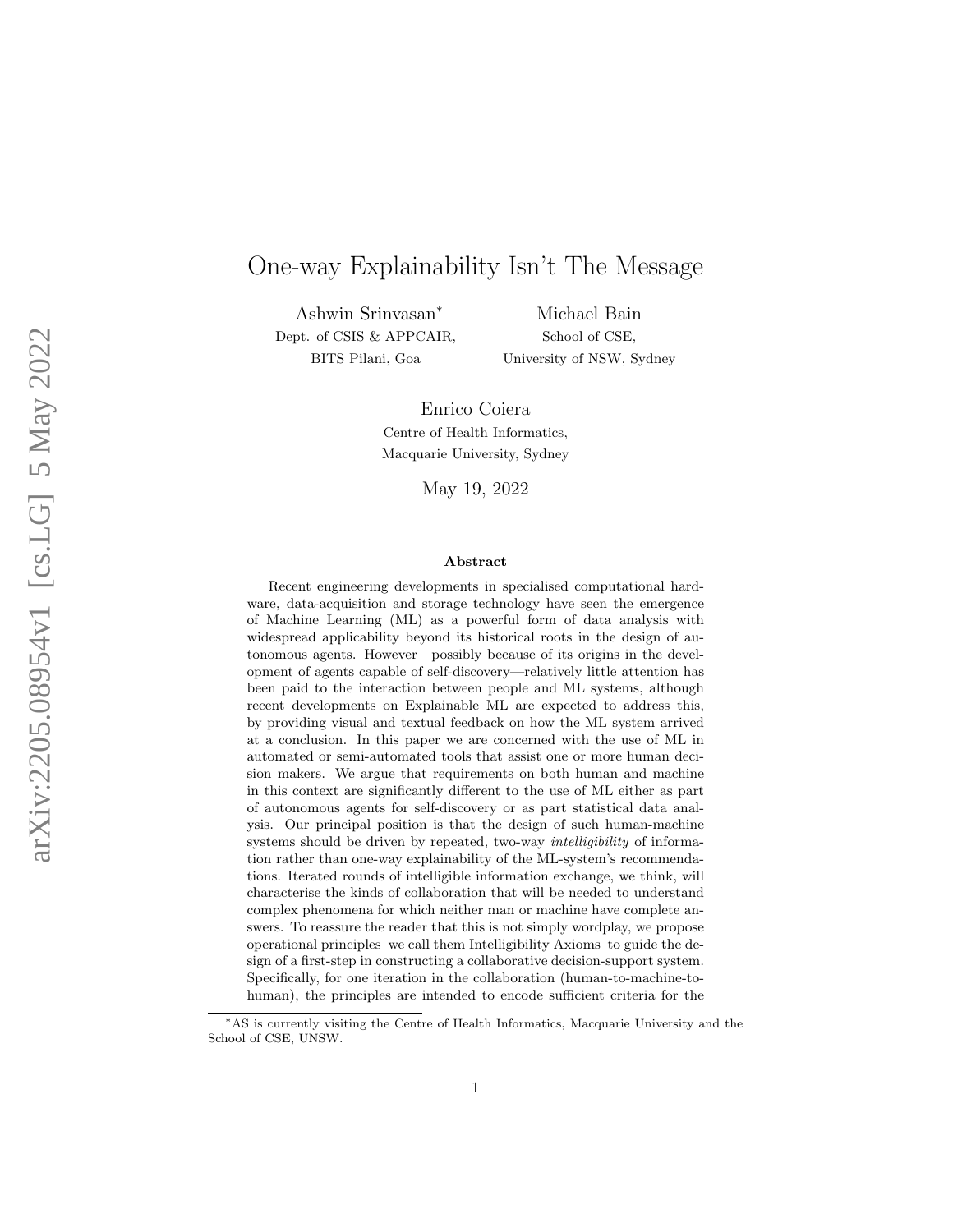following: (a) what it means for information provided by the human to be intelligible to the ML system; and (b) what it means for an explanation provided by an ML system to be intelligible to a human. Using examples from the literature on the use of ML for drug-design and in medicine, we demonstrate cases where the conditions of the axioms are met. Intelligibility of communication is necessary, but not sufficient to extend a single iteration of the collaborative loop to multiple iterations. We describe some additional requirements needed for the design of a truly collaborative decision-support system.

## 1 Introduction

In the second half of his seminal 1950 paper [\[35\]](#page-21-0), Alan Turing describes an autonomous agent that has the capacity to alter its programming based on experiments and mistakes, rather than relying on human programmers. Since then, developments in mathematics and computing have been making steady progress in providing the groundwork for Machine Learning, or ML. But it is only recently that we have witnessed a sea-change in the use of ML methods. Driving this change is a combination of the use of special-purpose hardware, large amounts of data from commodity devices and a significant decrease in the cost of storing such data. This has meant that ML can now be part of almost any kind of activity for which data can be collected and analysed. In many such cases, the use of ML is simply to predict accurately. Recently, one form of ML – deep neural networks – have been able to achieve startlingly good performance when provided with sufficient data and sufficiently high computational resources. Progress is also being made to replicate such success when the data are insufficient [\[36\]](#page-21-1) and computational power is limited [\[18\]](#page-20-0). A difficulty has arisen, however, when attempting to exploit the predictive performance of modern ML techniques when the models they construct have to be examined by humans who are not neural network specialists. For example, a modernday deep neural network may be able to predict, with very high accuracy, the occurrence of malignancies from X-ray images. If what is required is not just what the prediction is, but also an explanation of how that prediction was arrived at, then we hit an "intelligibility bottleneck", in making the explanation accessible to the clinicians. Some of this arises from a mismatch between what certain ML practitioners view as suitable explanations, and what subject matter experts, or intended end-users, require [\[3\]](#page-19-0). More generally, one could view this as a requirement for humans and ML systems to maximise their mutual knowledge, developed over sequences of communicative interactions [\[6\]](#page-19-1). Unfortunately some experts regard current techniques for explanation in ML as unfit for purpose, instead relegating ML systems to the status of drugs for which no definitive biological mechanism is understood, but which nonetheless may be effective in clinical practice, subject to the successful outcome of randomised controlled trials [\[13\]](#page-20-1). Whilst this may allow ML to be applied by clinicians in areas such as radiology, it falls short of "human-level" performance, at least as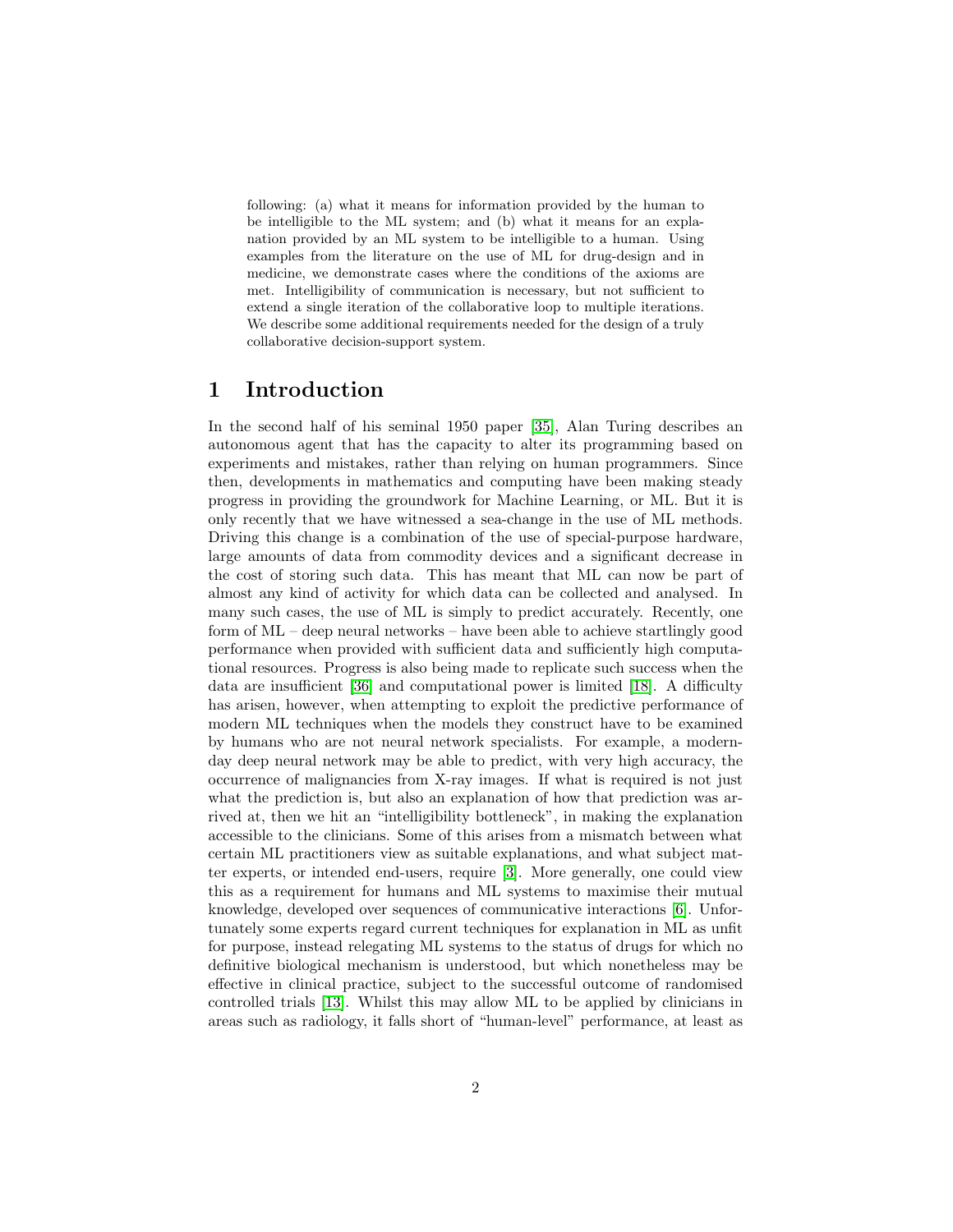far as explainability goes  $[5].<sup>1</sup>$  $[5].<sup>1</sup>$  $[5].<sup>1</sup>$  $[5].<sup>1</sup>$ 

But what does it mean for an explanation from an ML-system to be understandable to the clinician, or, more broadly, to a person who is a specialist, but not in ML, interacting with a ML-based system? At least some shared understanding of the concepts and terminology in a domain appears to be needed for communication between human and machine, just as between humans. Sadly, serious consequences may follow when this is lacking, for example, in the misinterpretation (wilfully or otherwise) of scientific knowledge in legal proceedings [\[16,](#page-20-2) [31\]](#page-21-2). Perhaps we should aim for the the kind of explanations that underlie interactions between humans with expertise in a specific area? After all, much of scientific and medical progress has been the result of interaction between groups of such people. However, exactly how such specialists understand each other rarely discussed. Peter Medawar provides some clues:

Here then are some of the criteria used by scientists when judging their colleagues' discoveries and the interpretations put upon them. Foremost is their explanatory value – their rank in the grand hierarchy of explanations and their power to establish new pedigrees of research and reasoning. A second is their clarifying power, the degree to which they resolve what has hitherto been perplexing; a third, the feat of originality involved in the research, the surprisingness of the solution to which it led, and so on. Scientists give weight (though much less weight than mathematicians do) to the elegance of a solution. (pg 52, Pluto's Republic)

It is unclear to what extent the design of ML systems intended for interaction with people explicitly take such criteria into account. Even if they do so implicitly, certainly very little is done to report them explicitly by way of explanation. At any rate, such intricate considerations may not be needed when designing systems in which the role of ML is as part of a tool for decision-support.<sup>[2](#page-2-1)</sup> In this case, the ML-engine is not expected to establish new pedigrees of research, or resolve stubborn perplexities, and is also not the primary decision-maker.

In this substantially more restricted setting, it seems entirely reasonable that the decision-maker provides all relevant information at their disposal to the tool, in a manner intelligible to the tool. If nothing else, this may avoid wasted effort on the part of the decision-support system of re-discovering what is already known. It would also seem to be pointless for the decision-support

<span id="page-2-0"></span><sup>&</sup>lt;sup>1</sup>We recognise that there are clinical settings where explanations may not be required. ARDA, for example, is a highly accurate ML-based tool for diagnosis of diabetic retinopathy (see: https://health.google/caregivers/arda/). based on the work reported in [\[14\]](#page-20-3). It has been trained using labelled data provided by over 100 clinicians, and has been tested in a clinical trial. It is a device for triage-assistance in settings where a clinician examines 1000s of patients a day, and the tool is considered adequately field-tested. In this paper we are concerned instead with what needs to be done if explanations are needed.

<span id="page-2-1"></span><sup>2</sup>Automated assistants for human specialists are increasingly becoming necessary as the production and complexity of data rapidly outpaces even the abilities of specialists to assimilate and process them. The distinction of ML-as-agent and ML-as-tool in decision-making has been explored extensively in [\[4\]](#page-19-3)).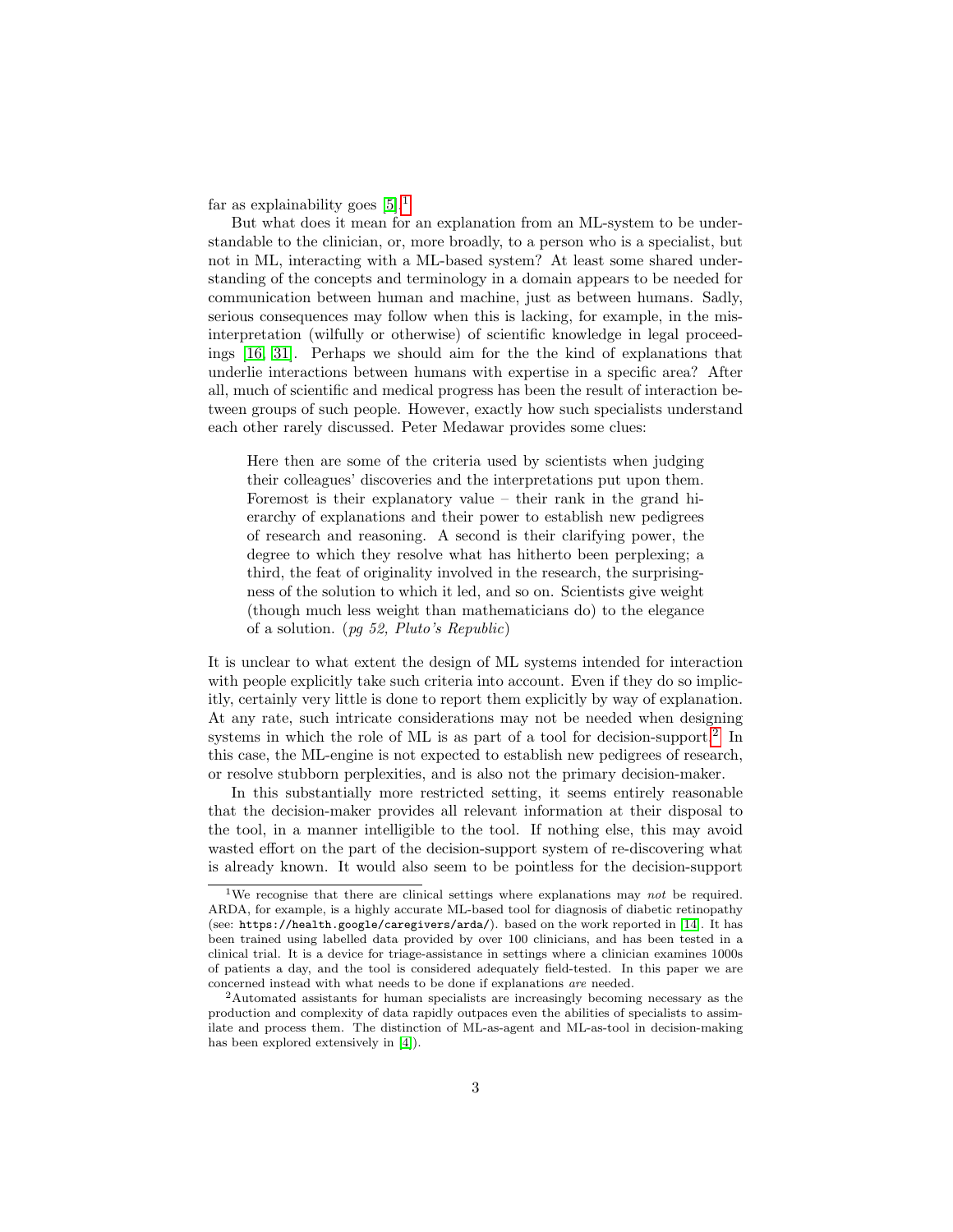tool to provide assistance in a manner unintelligible to the person being assisted. These observations lead us directly to a pair of operational criteria for checking for two-way intelligibility between a human specialist and an ML-based tool for decision support.

Before presenting the axioms, we show in Fig. [1](#page-4-0) an abstract picture of the ML system envisaged. For simplicity, we will refer to the ML system alone as "the machine", even though there will be several other components in a complete decision-support system. The machine assists one or more human decisionmaker(s), or domain-specialist(s), who may in turn use their domain-knowledge to alter any or all of D, U,  $\pi$  or  $\theta$  for the machine<sup>[3](#page-3-0)</sup>. Again, for simplicity, we will refer to the decision-maker(s), or domain-specialist(s), as "the human". We propose intelligibility axioms in the following categories:

- Human-to-Machine. This concerns intelligibility of the information provided by the human to the machine. For the present, we restrict the information to domain-knowledge and propose an axiom based on machineperformance:
	- If the machine uses human domain-knowledge to improve its performance then the domain-knowledge is intelligible to the machine.
- Machine-to-Human Intelligibility. This concerns the intelligibility to humans of information provided by the machine to account for a prediction. For the present, we will restrict this information to explanations, and propose an axiom on human refutability:
	- If the human refutes the machine's explanation then the machine's explanation is intelligible to the human.

We will shortly provide examples from the literature where the premises of these axioms are satisfied. Later in the paper, we will also extend the axioms in each category in order to characterise more fully the notions of human- and machine-intelligibility.

At this point, the reader may be concerned about an apparent circularity. For example, in order for the machine to use the domain-knowledge, doesn't it have to be intelligible in the first place? Similarly, what does it mean to refute an unintelligible explanation? In fact, as conditional statements the axioms identify human- or machine-intelligibility as necessary conditions for some actions by machine or human (using, refuting), but the actions themselves are only sufficient to infer intelligibility. Thus, it is possible, for example, that the human may not refute an explanation, and yet the explanation may be intelligible to the human.

<span id="page-3-0"></span><sup>3</sup>With reference to Fig. [1](#page-4-0) it is unlikely that a human decision-maker with little or no knowledge of the inner workings of the ML system would nevertheless be able to provide knowledge to alter aspects like  $\pi$  or  $\theta$ . In practice, therefore, we would expect that domainknowledge would be used mainly to alter  $D$  or  $U$ . For the rest, the ML-system may have to resort to some internal mechanism for optimised selection from a set of pre-defined alternatives. This set need not be finite, of course.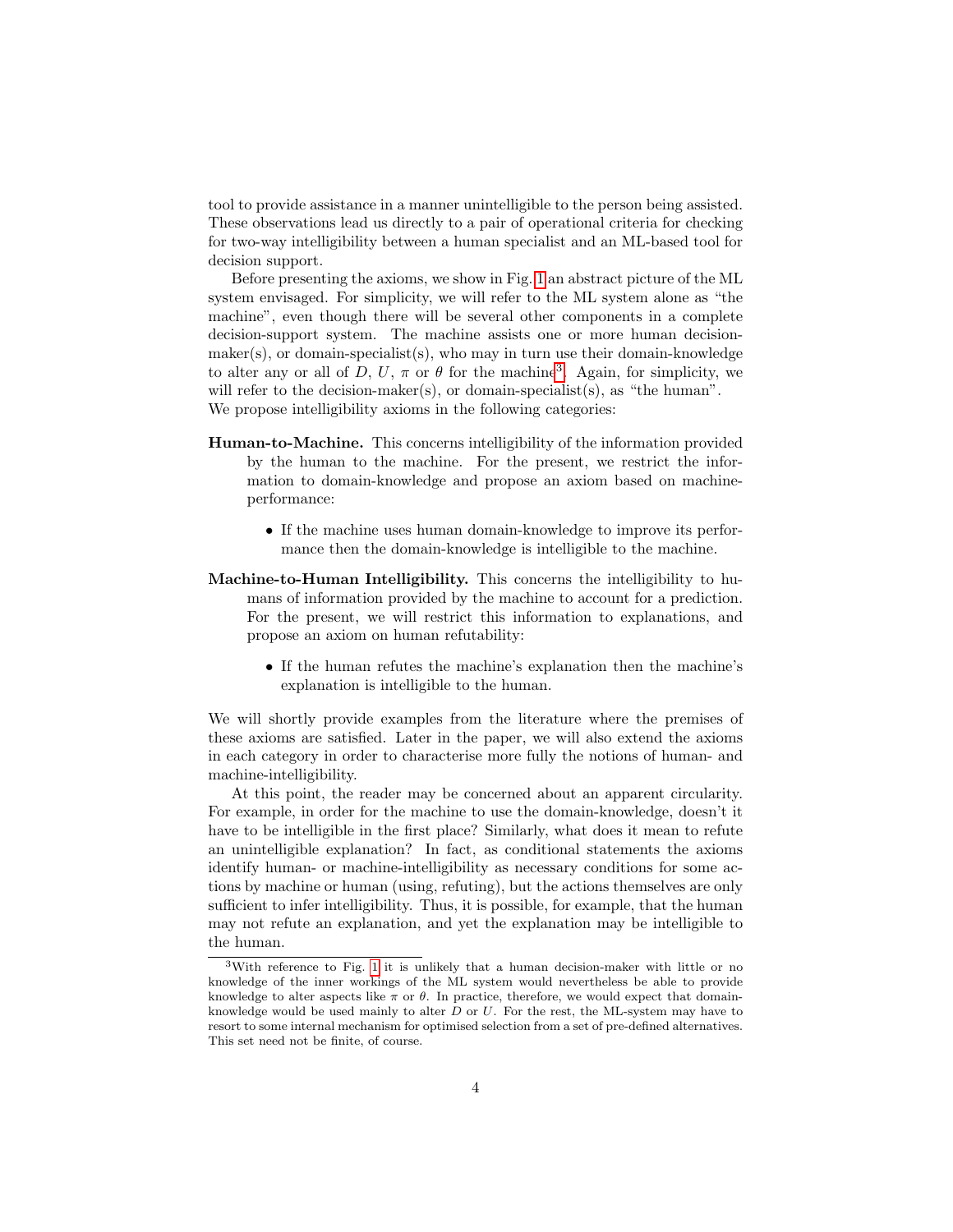<span id="page-4-0"></span>

Figure 1: A generic ML system  $M$  for use in a decision-support system. The human decision-maker provides, at least: data  $D$  and  $U$ , a utility function to be maximised.  $\pi$  and  $\theta$  are specifications of model-structures and parameters to be optimised: these may be specified by the decision-maker, or drawn by  $\mathcal M$ from some pre-defined set. The performance of the machine will be obtained using U. The decision-maker's domain-knowledge can affect any of  $D, U, \pi$  or θ. Additionally, the decision-maker may also ask questions  $Q<sub>h</sub>$  of the machine (for example, "what is the class-label of instance  $x$ ?"), or provide answers  $A_h$  to questions  $Q_m$  from the ML system which it can pose to the decision-maker (for example, a machine-generated question could be about the reason for a decisionmaker's class-label for a data instance). The ML system provides answers  $A_m$ to questions it receives. In this paper, explanations are taken to be a special kind of answer, provided by either human or machine.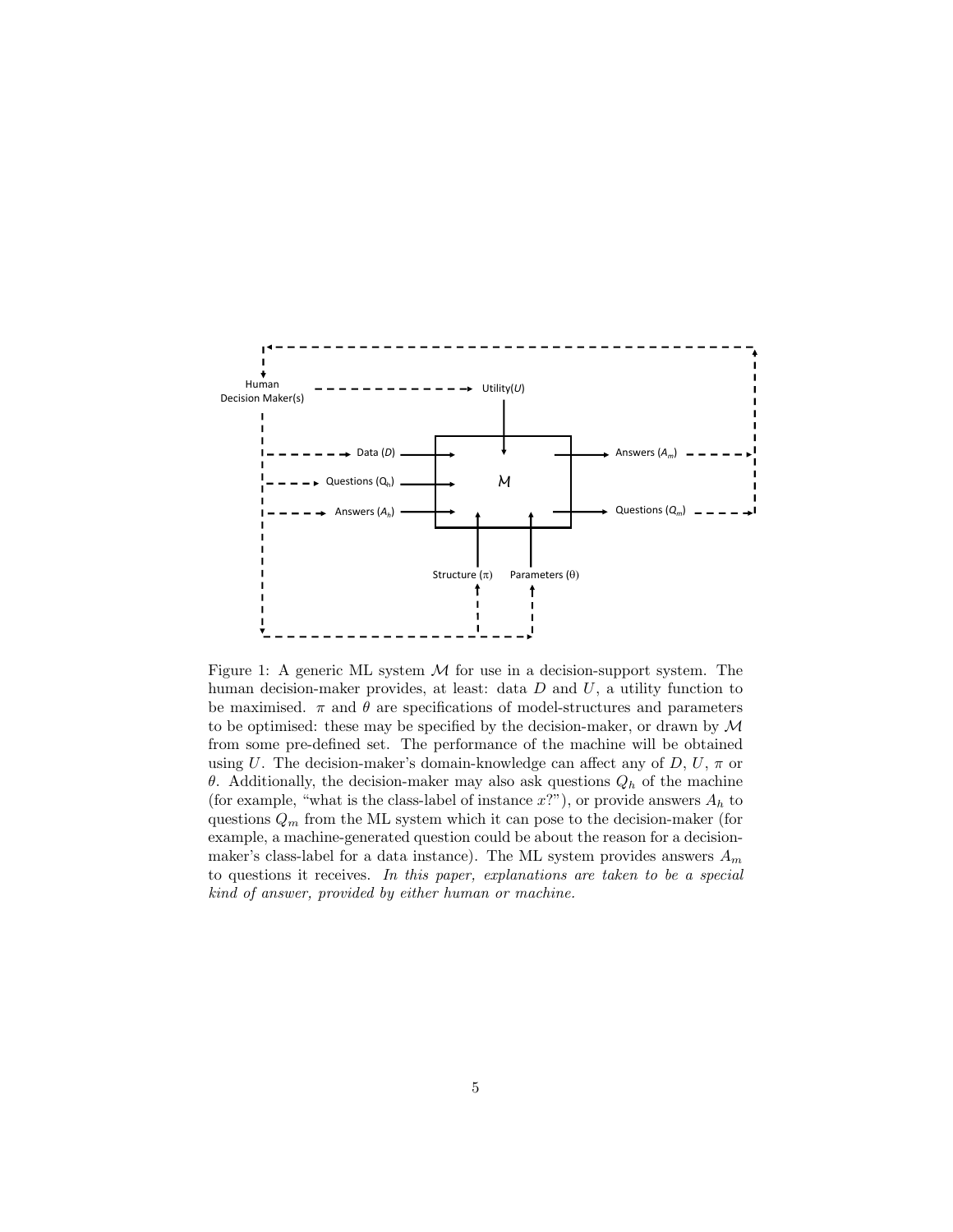<span id="page-5-1"></span>

Figure 2: A classification problem: (a) Without information about the domain; and (b) With information about the points being on a world-map (from [\[25\]](#page-20-4)). The  $\oplus$  points are all port cities, which can be easily inferred given knowledge of the land boundaries in (b).

Informally, we will say "human intelligibility holds" to mean the premise of the computer-performance axiom in the human-to-machine category holds. Similarly, by "machine intelligibility holds", we will mean that the premise of the human-refutability axiom is true.

We note that, in each category, intelligibility can be seen as a ternary relation involving: the information-provider, the information provided, and the information-recipient. In the literature on Explainable ML, this has re-emerged as important requirement for the acceptability of ML (see [\[23\]](#page-20-5) for a recent example citing earlier work [\[15\]](#page-20-6), and [\[21\]](#page-20-7) for an early identification of this).

The remainder of the paper is organised as follows. In Sections [2.1](#page-5-0) and [2.2](#page-8-0) we clarify each axiom in turn. In Section [3,](#page-12-0) we explore some consequences of taking the axioms into account when designing an ML-based decision-support tool. Section [4](#page-17-0) concludes the paper.

## 2 Two-way Intelligibility

### <span id="page-5-0"></span>2.1 Human-to-Machine Intelligibility

We motivate the intelligibility to a machine of human domain-knowledge using an example from [\[25\]](#page-20-4), reproduced in Fig. [2.](#page-5-1) Consider first the points in Fig. [2\(](#page-5-1)a). Suppose a machine was given the task of predicting accurately whether a new data point was a  $\oplus$  or a  $\ominus$  from this data. The problem is difficult, and can be made increasingly harder, to the point of apparent randomness, with more data. Now the machine is told – let us say by a geographer – what else is known (Fig.  $2(b)$ ). All at once, predictive performance jumps from randomguessing to 100% accuracy simply from the machine inferring that the  $\oplus$  points are port cities. By the Human-to-Machine Intelligibility Axiom, the information provided by the geographer is said to be intelligible to the machine.

Predictive accuracy is used here purely as an example of a utility function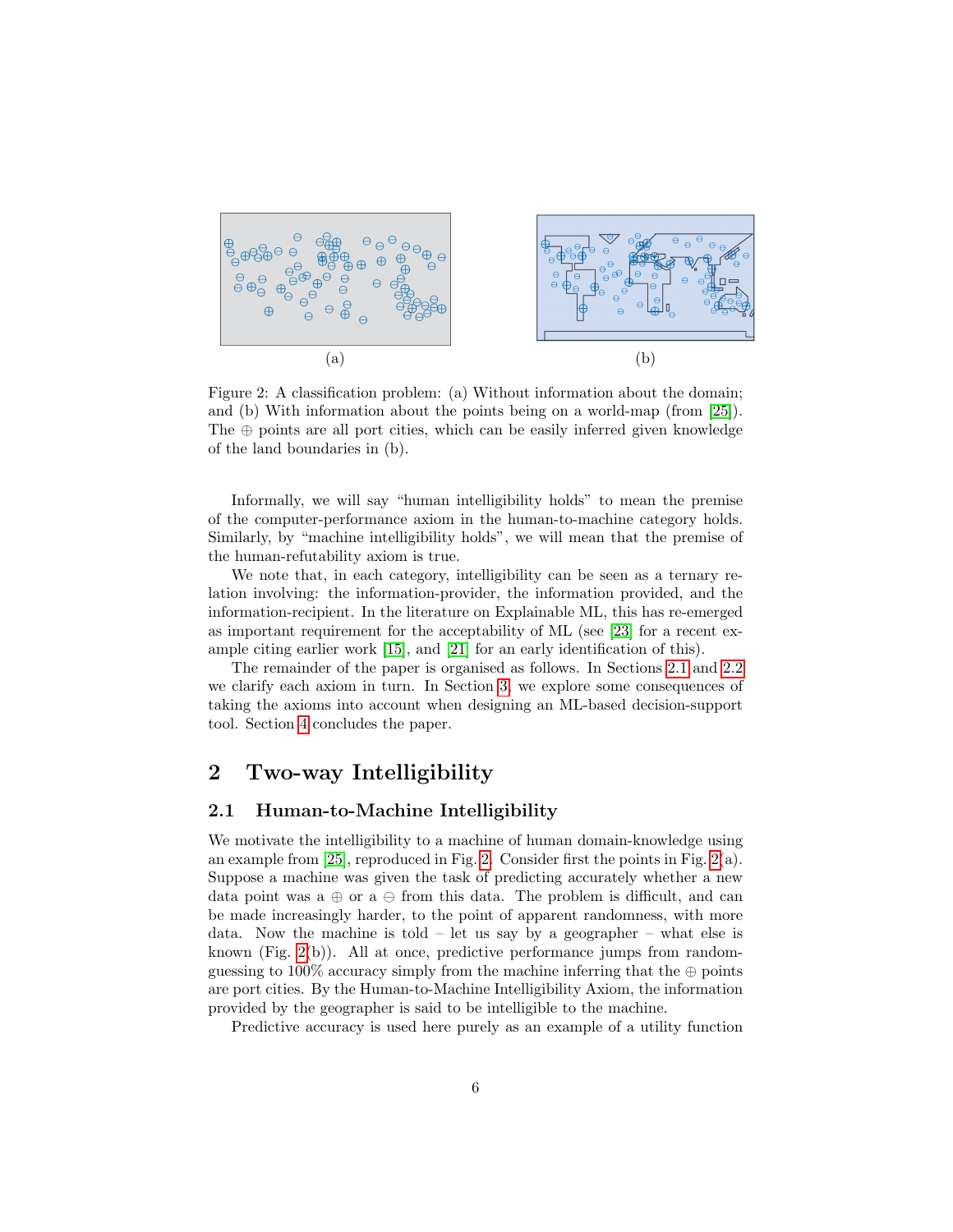that the human decision-maker (here, our geographer) wants the machine to maximise. At this point, it is useful to clarify that an increase in predictive performance is only postulated as being sufficient for claiming intelligibility. Nothing is said on about intelligibility if predictive performance does not increase. For example, the machine may already have an encoding of the information provided by the map.

Despite this example, it is still reasonable to ask why it is necessary at all for the human decision-maker to provide domain-knowledge to the ML system. In principle, given sufficient data and computational resources, an ML engine–like a deep neural network–may be able to reconstruct the domain-knowledge for itself. In practice, the difficulty lies in the qualification of "sufficient data and computational resources". Neither may be available, and the ML engine can under-perform. Now the human decision-maker either does or does not know that this limitation exists. If the limitation is known, then it seems perverse for the decision-maker to withhold information that would help the machine do better, or by providing it in a manner that the machine cannot use. Alternatively, if the limitation is not known, then the only reasonable course for the decision-maker would appear to be to provide what information they have in a manner the machine can use (and possibly ignore if it is redundant). In either case it would appear best to provide the information that is known in some machine-readable form.

#### Examples from Drug-Design

The design of new drugs is well-known to be time-consuming and expensive process, requiring the involvement of significant amounts of human chemical expertise. It is also one where data can now be generated and tested automatically on a very large scale. One phase in the pipeline of drug-design is that of early stage discovery of "leads". These are small molecules that could potentially form the basis of a new drug. ML-based models have been used to assist in this by constructing models relating chemical structure to molecular activity (like binding affinity, toxicity, solubility and so on), and even in the generation of entire new small molecules. Reports, both new and old, in the literature have shown that provision of domain-knowledge can make a significant difference to the performance of the ML engine involved.

We show first recent results reported in [\[10,](#page-19-4) [11\]](#page-19-5). The experiments reported consider the inclusion of human-selected domain-knowledge for two kinds of deep neural networks (a multi-layer perceptron, or MLP, and a graph neural network, or GNN). The domain-knowledge consists of the definitions of approximately 100 relations encoding functional groups and ring-structures. Fig. [3](#page-7-0) tabulates the number of datasets on which performance improvements are observed, with the inclusion of human domain-knowledge. For each deep network type, for problems in the "Better" column, the machine uses the information provided to improve performance. In each such instance, the Human Intelligibility axiom will infer that the domain-knowledge is intelligible to the machine, but say nothing about the remainder.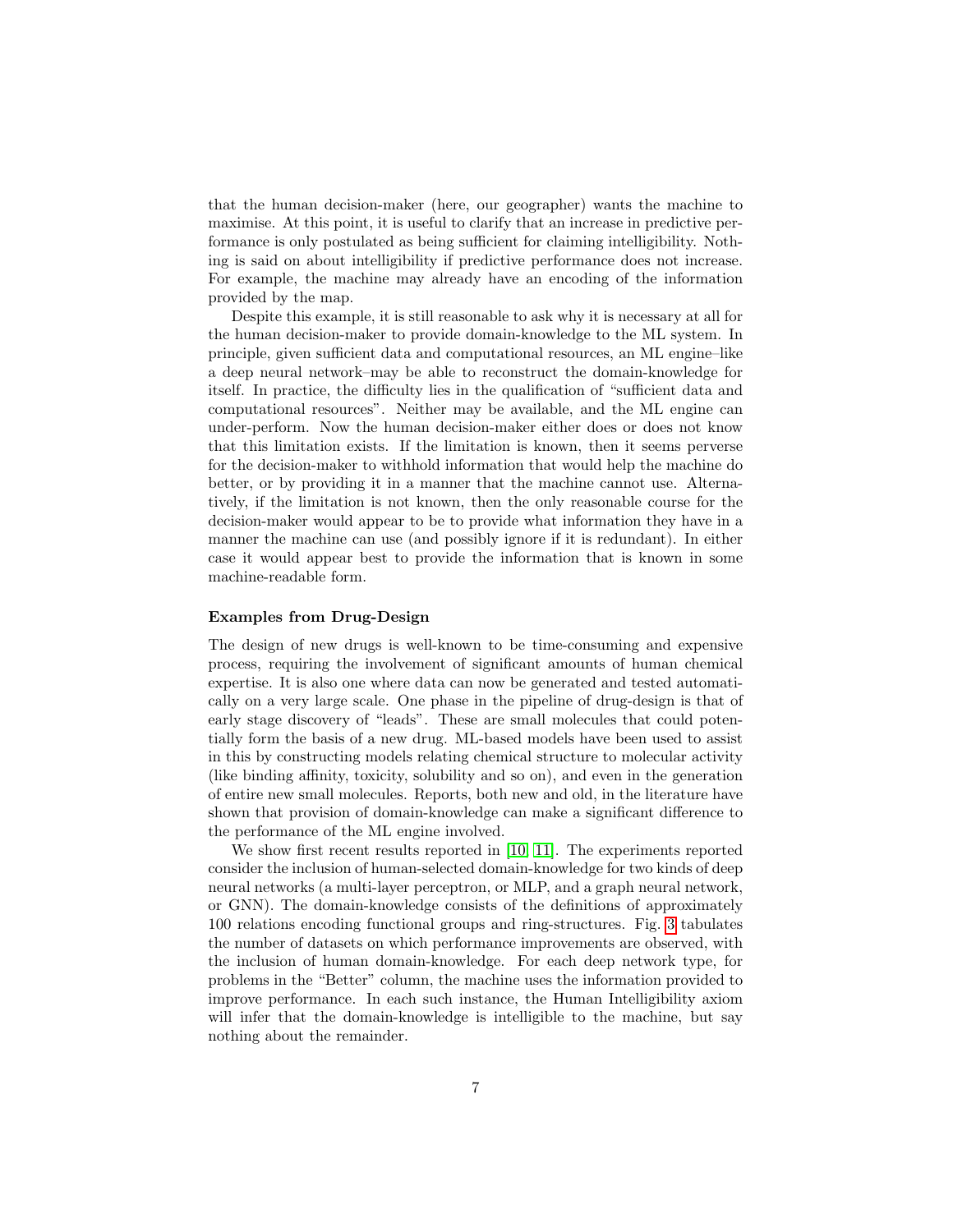|            | Comparative Performance |  |       |  |  |
|------------|-------------------------|--|-------|--|--|
| <b>DNN</b> | (with domain-knowledge) |  |       |  |  |
| Type       | Better Same             |  | Worse |  |  |
| MLP        | 71                      |  |       |  |  |
| <b>GNN</b> | 63                      |  |       |  |  |

<span id="page-7-1"></span><span id="page-7-0"></span>Figure 3: The use of domain-knowledge by two kinds of deep neural networks (DNNs): mult-layer perceptrons (MLPs) and graph-neural networks (GNNs). Estimates of performance are obtained on 73 different datasets. Here, "Better" (respectively, "Same" and "Worse") means the use of domain-knowledge results in an improvement in performance (respectively, no change, and worse performance).

| Domain         | Predictive Performance |            |  |
|----------------|------------------------|------------|--|
| Knowledge      | System $A$             | System $B$ |  |
| B1             | Increases              | Increases  |  |
| B2             | Increases              | Decreases  |  |
| B <sub>3</sub> | No change              | Increases  |  |
| R4             | Increases              | No change  |  |

Figure 4: Comparison of the performance of 2 ML systems with subsets of domain-knowledge (based on results reported in [\[33\]](#page-21-3)). Each subset contains the definitions from the previous subset (that is  $B1 \subset B2 \subset B3 \subset B4$ ). The initial change in predictive performance is measured against the baseline performance obtained without any domain-knowledge. Subsequent changes are measured against the performance obtained with the set just earlier in the sequence. Increase and decrease of performance are statistical assessments of improvements in predictive accuracy (that is, the increase in predictive accuracy has to be statistically significant).

Simply providing domain-knowledge does not guarantee intelligibility, as is apparent from Fig. [3.](#page-7-0) A separate but useful point to note is that intelligibility depends on the recipient of the information. That is, whether or not the domainknowledge provided is intelligible can depend on the ML system used. This is evident in results reported in an early work reported in [\[33\]](#page-21-3). There the same domain-knowledge is provided in the same representation to two symbolic ML systems (say  $A$  and  $B$ ). The study examines the progressive increase in domainknowledge for a well-studied toxicology problem. There a progressive increase in domain-knowledge does not affect the performance of systems A and B in the same way (Fig. [4\)](#page-7-1).

Thus, with some subset of domain-knowledge (B2, for example) our axiom could conclude it was intelligible to system A, but remain silent about system B, or *vice versa* (B3, for example).<sup>[4](#page-7-2)</sup>

<span id="page-7-2"></span><sup>4</sup>Actually, most ML systems have several parameters. As ML practitioners are well-aware,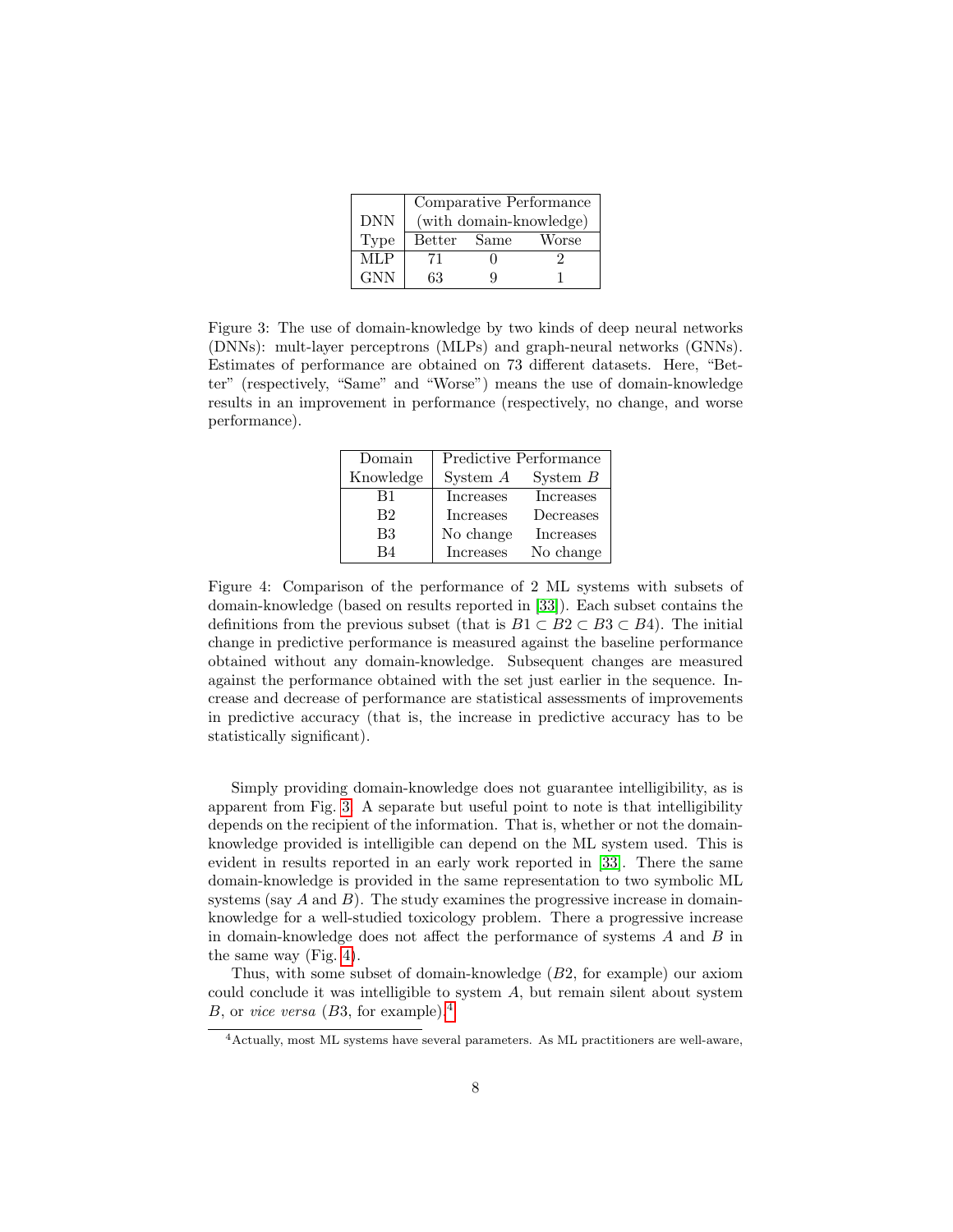### <span id="page-8-0"></span>2.2 Machine-to-Human Intelligibility

The principal motivation for the intelligibility of a machine's explanation is provided by a description by Michie [\[22\]](#page-20-8) on the need or otherwise for explainability of machine-constructed answers, in the context of human decision-making. We reproduce here some parts of the article that are relevant. The description begins with the construction of a black box for a chess endgame (the interjections in brackets are ours):

At the meeting in Toronto in 1977 of the International Federation for Information Processing, Kenneth Thompson of Bell Telephone Laboratories presented a computer program for playing the chess end-game of King and Queen against King and Rook. He had done this by the ultimate in 'hammer and tongs' methods: in the absence of a complete set of rules for playing the end- game, he had previously programmed the machine to work out what to do in every single possible position . . . All these moves were then loaded into a gigantic 'look-up' table in the machine's memory . . . Thompson invited [International Masters] to demonstrate winning play for the Queen's side against the machine. To their embarrassment they found they could not win, even after many attempts ... The machine repeatedly conducted the defence in ways which to them were so bizarre and counter-intuitive [like separating King and Rook] that they [the Chess Masters] were left grasping air . . . Naturally [they] found the experience upsetting. They wanted to ask the program to explain its strategy, but this of course neither it nor its author could do. The answer in every case was, 'It's in the table.' ("The strange case of Thompson's table", pg. 64, The Creative Computer )

Michie describes how this situation is not very different to the case of machine-learning programs that are unable to explain their decision-making. He sees this as not being especially problematic in some circumstances.[5](#page-8-1) However in some other cases, involving decision-making in critical areas, the lack of meaningful feedback from the machine can become a serious issue:

But what if the system were doing something of social importance, such as managing a complex control function in factory automation, transport or defence? Two supervisors, let us imagine, are responsible for intervening manually in the event of malfunction. The system now does the equivalent in industrial or military terms of 'separating its King and Rook'. 'Is this a system malfunction?' the supervisors ask each other. They turn to the system for enlightenment. But it simply returns the same answer over and over again ...

changing values of parameters can greatly change the performance of the system. Thus, intelligibility can vary even for a single ML system.

<span id="page-8-1"></span><sup>&</sup>lt;sup>5</sup>Surprisingly, he includes the possibility that scientific discovery may even benefit from highly predictive but opaque machine-constructed models, since it would force scientists to develop new explanations for unexpected predictions.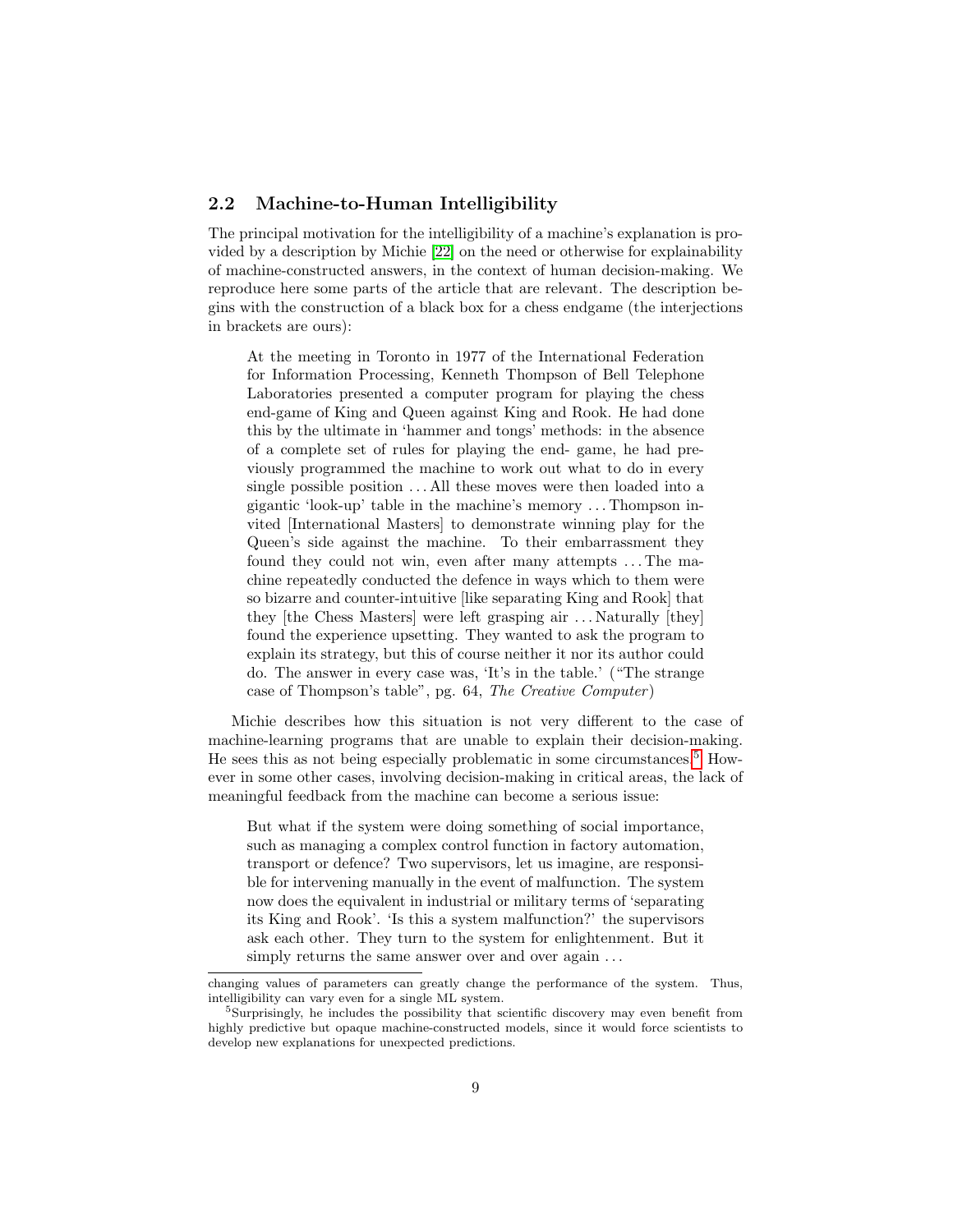The problem becomes of global importance when the system being operated is in air traffic control, air defence or nuclear power. As control devices and their programs proliferate, their computations may more and more resemble magical mystery tours . . . Any socially responsible design for a system must make sure that its decisions are not only scrutable but refutable  $\dots$  ("The lunatic black box", pg. 68, The Creative Computer )

In this paper, we require that that a machine's decision is always accompanied by an explanation. Thus, refutation of the decision as described by Michie is taken to be tantamount to refution of the explanation that goes with it. But here we arrive at a difficulty: what exactly is meant by a refutation of an explanation? The term has a well-understood meaning in the natural and mathematical sciences. In the former, explanations are hypotheses about natural phenomena and refutations follow from the result of experiments devised to test assumptions and predictions. In the latter, explanations are proofs, which can be refuted by demonstrating inconsistencies. In our case, we will treat models constructed by an ML system as a hypothesis about the data, and an explanation will refer to descriptions justifying the answer to a question posed to the machine. We will minimally require that the refutation of an explanation will result in the explanation being categorised by the decision-maker as being incomplete (insufficient) or incorrect. As before, refutability of explanations will only constitute a sufficient criterion for intelligibility of the machine's explanation to the human decision-maker.

#### Examples from Medical Informatics

We illustrate the Machine Intelligibility Axiom using results obtained in medical informatics. This area is chosen here for two reasons. First, clinicians increasingly have access to data of many different kinds collected for individual patients, ranging from traditional test-reports to genomic information in the form of patient-specific single-nucleotide polymorphisms (SNPs). Also available, with some additional effort, are results of treatments and outcomes from across the world, and evidence and data from population studies. If clinical decision-making is to deal effectively with the data, then some form of automated assistance seems inevitable. Secondly, despite increased automation, decision-making is still expected to rest firmly with the clinician, in all but routine monitoring systems. So, what we can expect to see is an increased usage of automated decision-support tools.

First, we look at a recent research study on identification of Covid-19 patients, based on X-ray images. The automated tool described in [\[17\]](#page-20-9) uses a hierarchical design in which clinically relevant features are extracted from X-ray images using state-of-the-art deep neural networks. Deep neural networks are used to extract features like ground-glass opacity from the X-rays; and the system also includes a network for a deep network for prediction of possible disease (like pneumonia). The output from the deep networks are used by a symbolic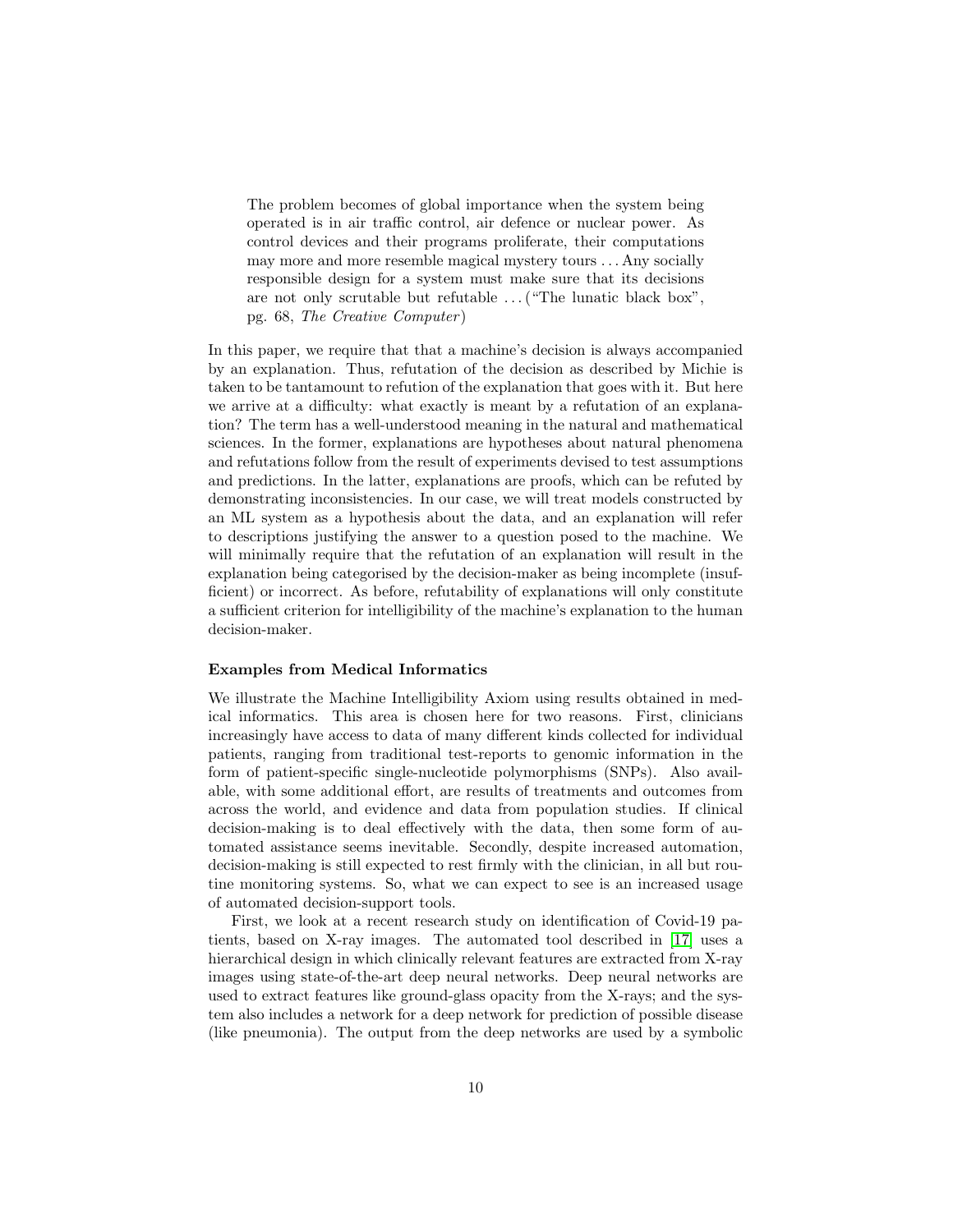decision-tree learner to arrive at a prediction about Covid-19. Explanations are textual descriptions obtained from the path followed by the decision-tree. Results reported in [\[17\]](#page-20-9) describe how this neural-symbolic approach compares to an end-to-end monolithic neural approach (the predictive results of the two are comparable). However, our interest here is on the clinical assessment of the explanations produced by the symbolic model by radiologists: Fig. [5](#page-11-0) shows an example of a machine's explanation and a clinician's assessment of that explanation. A tabulation of assessment on several "test" images is also shown. From the tabulation we can see: (a) The radiologist does not always think the model is correct (this is despite a supposed predictive accuracy of over 99% claimed for the model); (b) The radiologist is more likely to refute the explanation when he thinks the model is wrong; (c) Overall, the radiologist refutes the explanations in a substantial proportion of instances (13/30  $\approx$  43% of the instances). For us, it is (c) that is most relevant. With the Machine Intelligibility Axiom, the machine's explanation is concluded as being intelligible for the 13 instances for which are refuted; and no inference is made on the 17 instances where the radiologist has rated the explanation as sufficient.

To the best of our knowledge, the most direct example of refutations in medical informatics is from an early decision-support tool in chemical pathology. PEIRS [\[12\]](#page-19-6) was an extremely successful decision-support tool for a pathologist that constantly revised a tree-structured model consisting of rules and exceptions. PEIRS relied entirely on the ability of the pathologist to read, understand and refute the model's explanation. The refutation in turn triggers a revision to the machine's model. But is a 30-year old tool even relevant, given today's ML? We think the answer is "yes": decision-support tools using the PEIRS approach have continued to be deployed and used with great success [\[7\]](#page-19-7). Much of this is based directly on the approach pioneered by PEIRS. In turn, they inherit some of the ML-limitations of PEIRS: we will return to these later in the paper.

In both applications we have described there are instances where the human does not refute the machine's explanation. Again, that this does not imply unintelligibility. But it does suggest there is room to expand the concept of machine-intelligibility to include some (but not all) instances when explanations are not refuted. We will propose such a modification later in the paper. Finally, as with the previous axiom, intelligibility continues to be recipient dependent — a repeat experiment with a second radiologist found that the explanations refuted were different. Those results are not shown here.

### 2.3 Two Additional Axioms

There is a deficiency in the characterisation of intelligibility we have presented so far. The axioms have nothing to say about when a human gains anything from the machine's explanation. Also, there is nothing in the axioms about when a human's explanation being intelligible to a machine. In a truly useful humanmachine collaboration, we would expect both to be relevant. We therefore extend the list of axioms to be more balanced: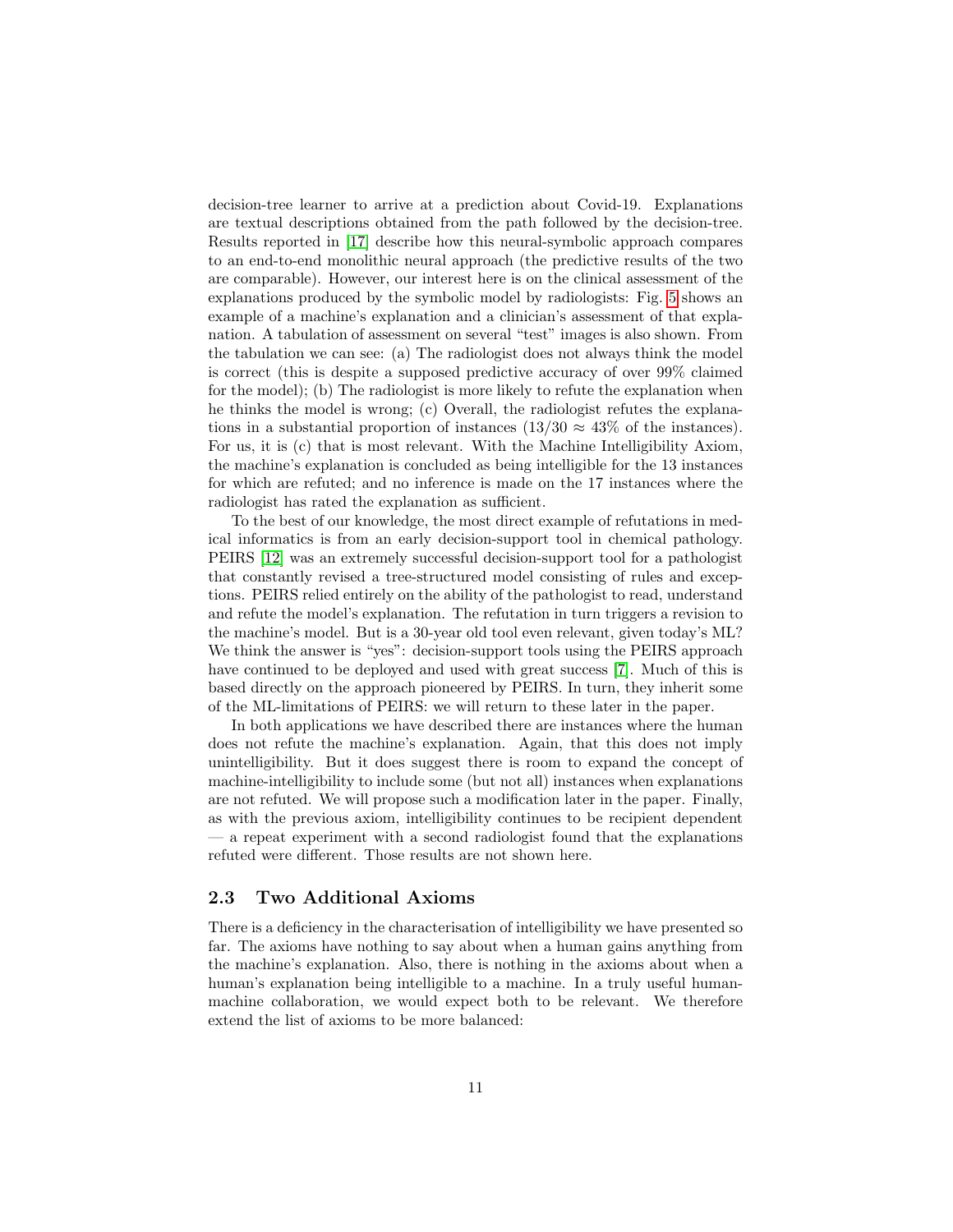<span id="page-11-0"></span>

Not Covid because: The explanation does not mention Cardiomegaly probability is high; and opacification consistent with Covid<br>Emphysema probability is low

Pneumothorax probability is low Fibrosis probability is low

Air-space opacification probability is low, and the right upper lobe air space<br>Cardiomegaly probability is high; and opacification consistent with Covid

Machine's explanation Radiologist's feedback

| Radiologist's Opinion about the Model's |            |       |        |  |  |
|-----------------------------------------|------------|-------|--------|--|--|
| Explanation                             | Prediction |       |        |  |  |
|                                         | Correct    | Wrong | Jnsure |  |  |
| Sufficient                              |            |       |        |  |  |
| Incomplete                              |            |       |        |  |  |
| $_{\rm{Incorrect}}$                     |            |       |        |  |  |

Figure 5: Top: A chest X-ray (the original image is of low quality); Middle: The machine's explanation and a senior radiologist's feedback; and Bottom: A tabulation of the radiologist's assessment of explanations from the ML-based system on a set of test images.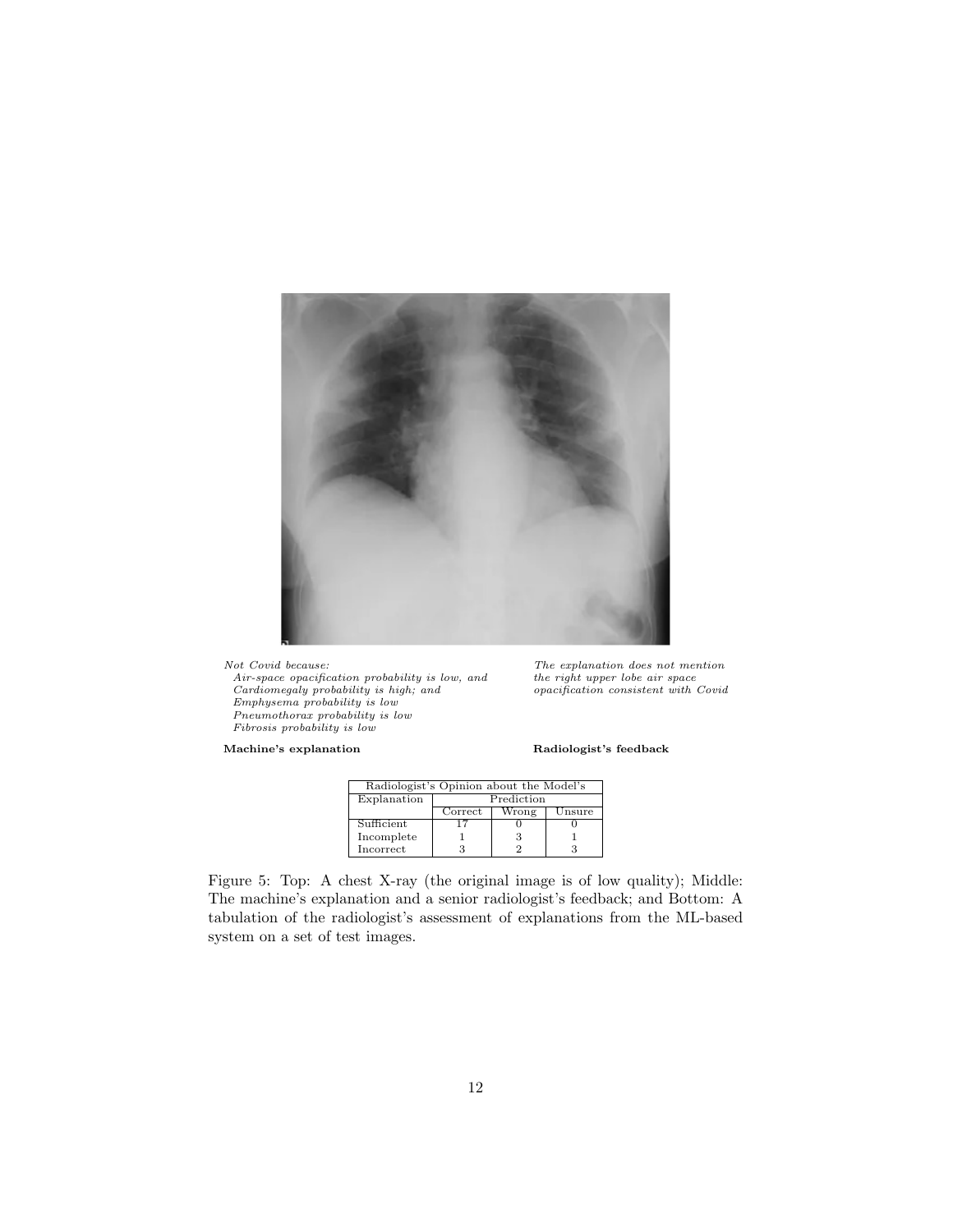Human-to-Machine (contd.) We propose a "machine-refutability" axiom:

• If a machine refutes a human's explanation then the human's explanation is intelligible to the machine

Machine-to-Human (contd.) We propose a "human-performance" axiom:

• If the human uses the machine's explanation to improve performance then the machine's explanation is intelligible to the human<sup>[6](#page-12-1)</sup>.

Although the human-performance axiom mirrors the computer-performance axiom presented earlier, more care will be needed in practice with an "open system" like a human to ensure that improved performance is indeed connected to the use of the machine's explanation and not due to some other factor (see [\[1\]](#page-18-0) for an experimental design that attempts to identify conditions under which machine-generated explanations can be directly attributable to improvements in performance).

## <span id="page-12-0"></span>3 Designing for Two-Way Intelligibility

Thus far we have argued that to enable useful collaboration between human and machine information from one must be intelligible to the other; and we have identified actions by the human and machine that allow us to infer intelligibility. But several aspects remain unspecified. What constitutes an explanation? How does a human or a machine refute an explanation? Can refutations be themselves be refuted? And so on. These are questions that arise in the design of a decision-support system with "built-in" intelligibility. We are as yet in too early a stage in the design of such systems to provide normative definitions for these concepts. Instead, we attempt to understand them better by focusing on the restricted task of learning to classify observations.

## 3.1 Collaborative Classification

First we examine some entities and relations that characterise the interaction on the i<sup>th</sup> iteration of the collaboration (i = 0 denotes the initial condition, before any exchange of information between human and machine):

- 1.  $X$ , a set of instances to be classified and  $L$  a set of labels;
- 2.  $T$ , a function that classifies correctly all instances in  $X$ .  $T$  will be called the oracle. T is not known to the human or to the machine;
- 3.  $B_h^{(i)}$  $h_h^{(i)}$ , the domain-knowledge of the human decision-maker, and  $B_m^{(i)}$ , the domain-knowledge of the machine, on the  $i<sup>th</sup>$  iteration;

<span id="page-12-1"></span> ${}^6\mathrm{We}$  note that this axiom will hold with the use of what Michie calls "Ultra-Strong" ML [\[21\]](#page-20-7).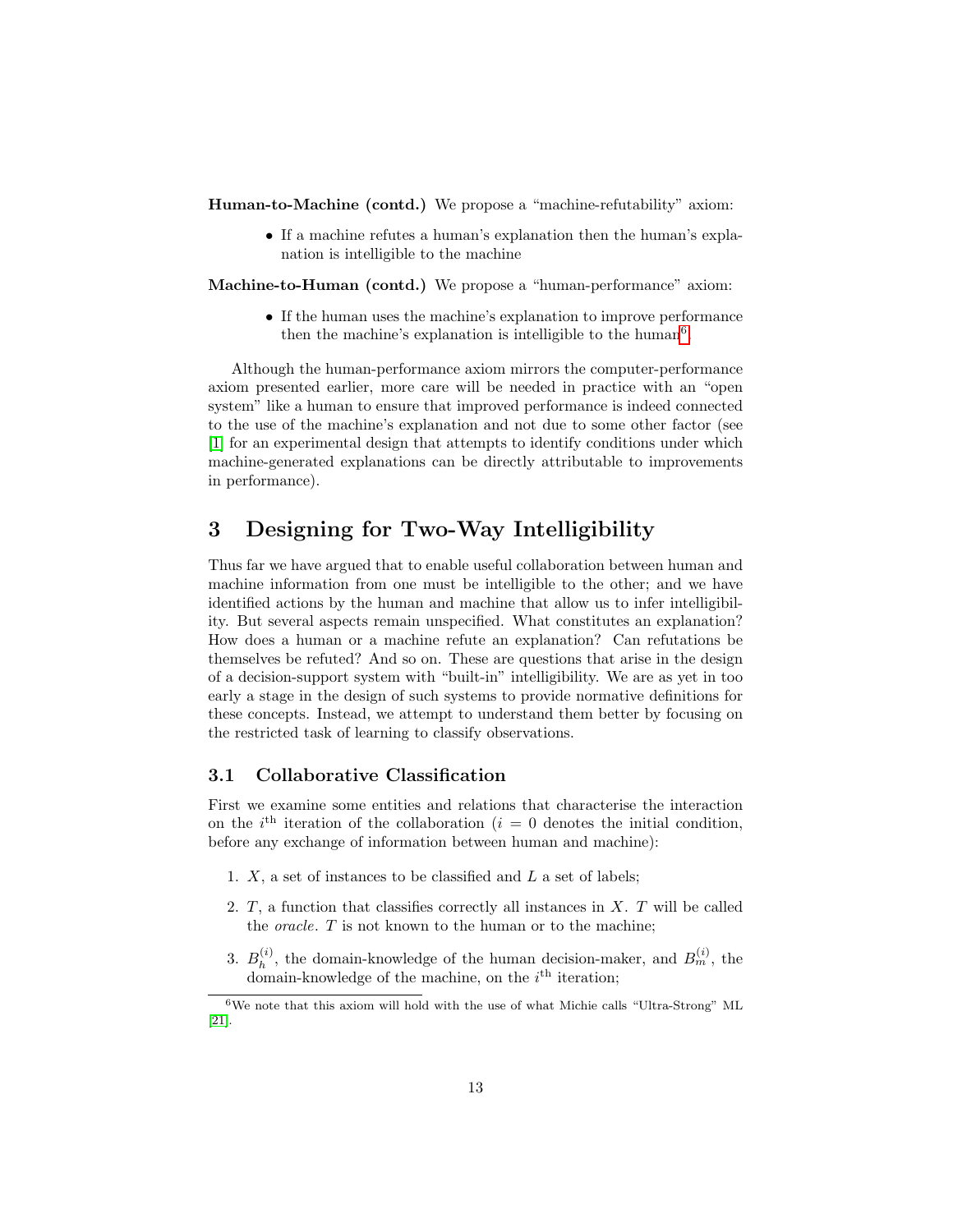- 4.  $H_{B_1}^{(i)}$  $\mathcal{L}_{B_h}^{(i)}$  is the human decision-maker's approximation to T, and  $M_{B_n}^{(i)}$  $B_m^{(i)}$  is the machine's approximation to T.  $H_{B_1}^{(i)}$  $B_h^{(i)}$  and  $M_{B_h}^{(i)}$  $B_h^{(i)}$  will be called "hypotheses". We will assume  $B_h^{(i)}$  $h_h^{(i)}$  is contained in  $H_{B_h}^{(i)}$  $B_h^{(i)}$  and denote the latter by  $H_i$ . Similarly for  $M_i$ . In any iteration i, none of the M's up to i may be known completely to the human and none of the  $H$ 's up to  $i$  may be known to the machine;
- 5. The annotation of an instance  $x_{H_i}$  using the hypothesis  $H_i$  is the pair  $(x, H_i(x))$ . Similarly for  $x_{M_i}$ ;
- 6. Send(X,  $\mu$ , Y) is a relation denoting that X sends a message  $\mu$  to Y. Here X and Y can be the human  $(h)$ , machine  $(m)$  or oracle  $(o)$ . X and Y are assumed to be distinct;
- 7. Receive $(X, \mu, Y)$  denotes that X receives a message  $\mu$  from Y. As with Send, X and Y are distinct, and can be one of  $h, m$ , or  $o$ ; and
- 8.  $P_{H_i}$  denotes some estimate of the performance of the human, and  $P_{M_i}$  the corresponding performance of the machine.

#### 3.1.1 Messages

All collaboration is achieved through messages, which amounts to a kind of conversation between human, machine and, to some extent, with the oracle. Let us assume for the moment that communication between human and machine is instantaneous, noise-free, and free. But none of these are true of communicating to the oracle, which may take time, and is expensive. For the present also we will assume that only the human communicates with the oracle, but will make available to the machine information received from the oracle. Of particular interest to us are messages of the following kind:

- Questions. Questions are often, though not always, expected to be about the annotation of an instance. We will distinguish messages with questions by the use of a "?". For example,  $Send(h,(x,L)?,m)$  denotes a question posed by the human to the machine about the machine's class-label for instance x. Here  $L$  for variable whose value is to be returned by the machine). Once the message is received by the machine,  $Receive(m,(x, L)?, h)$ would be true. Questions to the oracle from the human are similarly denoted by  $Send(h,(x,L)?, o).$
- Explanations. Explanations are a class of answers to questions. Messages in this class are of the form  $A$  because  $R$ , where  $A$  denotes and answer and R denotes the reason for the answer. Answers to questions about the annotation of an instance, for example, may be explanations of the form  $(x, l)$  because Proof where Proof denotes some demonstration of the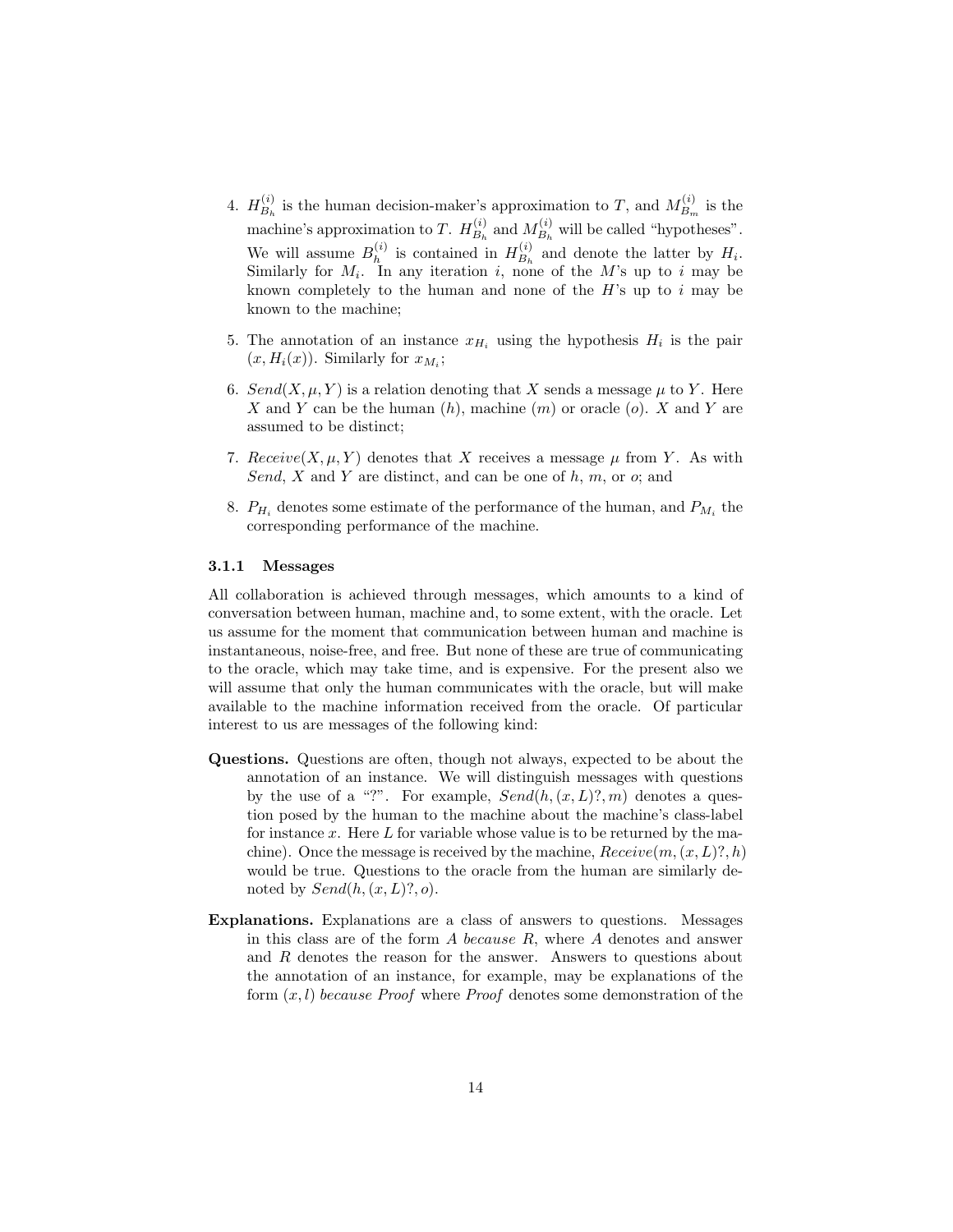reasoning why an instance x has the label  $l^7$  $l^7$ . We will use  $\blacksquare$  to denote a special kind of reason for an answer  $A$ , which is to be read as " $A$  is true". Explanations from the oracle will always be of the form A because  $\blacksquare$ .

- Refutations. Refutations are messages that rebut explanations. We restrict refutations to explanations for which the reason isn't  $\blacksquare$  (the oracle's explanation is therefore irrefutable). For an explanation  $E$  of the kind  $(x, l)$  because p, we distinguish two kinds of refutations based on (apparent) errors in the proof p:
	- The proof p is overly-specific. A possible refutation is then (*overspecific*( $E$ ) because  $(x', l)$  where  $x' \neq x$ . That is, the refutation contains a counter-example of an instance  $x'$  that has the same label l as x but  $(x', l)$  is not derivable by p
	- The proof p is overly-general. A possible refutation is then (*overgeneral*( $E$ ) because  $(x', l')$ , where x' is possibly different to x, and  $l' \neq l$ . That is, the refutation contains a counter-example of an instance  $x'$  with a label  $l'$  that is distinct from  $l$ , but  $(x', l)$  is incorrectly derivable by p.

#### 3.1.2 Practicalities

Constructing a workable collaborative system requires more than just the barebones formalisation we have described. Let us look again at Fig. [5.](#page-11-0) There the radiologist does indeed provide a refutation of the machine's explanation. But in what we are now proposing, the radiologist must also indicate the area of the right lobe containing the opacification. This will constitute the counter-example in the message sent to the machine. Identifying counter-examples are also not the end of the story. The machine, on receiving a counter-example, has to do something with it: either convince the human that their refutation is invalid, or update its hypothesis. Nothing is more guaranteed to lose the human's patience with the machine than if it makes the same kind of mistakes on the same kind of data: unfortunately, this is exactly what would result with onceoff model construction such as the approach used in [\[17\]](#page-20-9). However, we know from PEIRS that revison of tree-structured models is feasible and desirable, as it allowed the machine not to repeat its previous mistakes. Thus, it was not simply the use of refutations, but the resulting corrections that were responsible for developing a sustained collaboration between the human and machine (PEIRS was in routine clinical use for about 4 years and had accumulated about 2000 rules, each resulting from feedback from a pathologist).

There are some important differences between PEIRS and what is being proposed here. First, PEIRS did not have any independent automated ability for hypothesis construction. Instead, the decision-maker was involved in both

<span id="page-14-0"></span><sup>&</sup>lt;sup>7</sup>A proof for an annotated instance  $(x, l)$  in a logical sense is specified easily enough as a function  $Proof((x, l))$  that returns a sequence of inference steps  $\langle S_1, S_2, \ldots, S_k \rangle$ . However, we do not commit to this form of proof-specification here.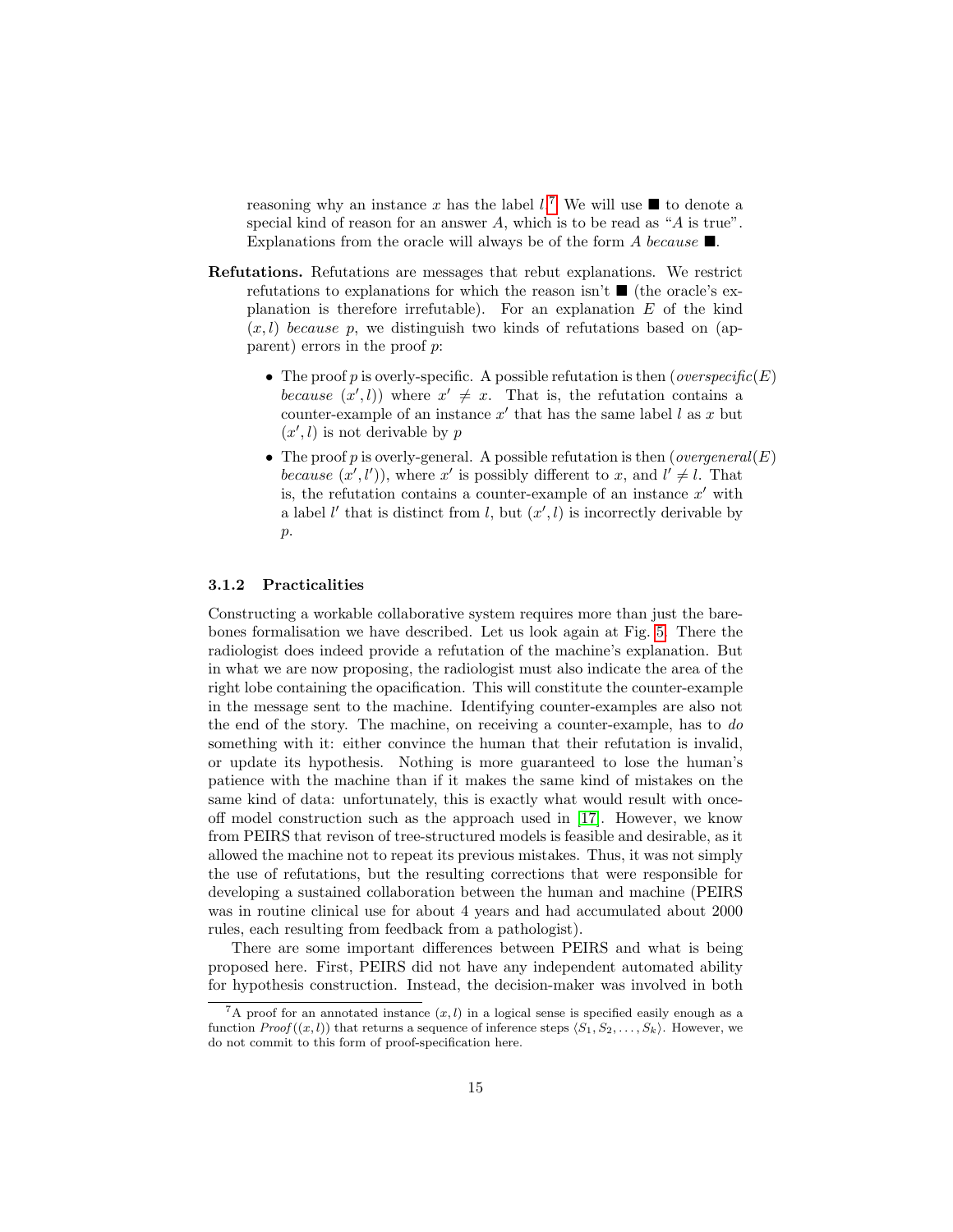identifying refutations and guiding updates to the machine's hypothesis. The role of the machine was primarily to focus the decision-maker's attention to potentially problematic aspects in the data (in itself no mean feat, since the data could often be over 50 separate time-series trajectories, many with gaps, and spanning time-periods of a few hours to several days). Thus, in principle, the machine's hypothesis could not infer anything different to the human decision-maker, removing the possibility of suggesting anything new on data for which the human decision-maker was uncertain. Thus, it is not possible for the human-performance axiom to hold in principle (in practice, the machine can help maintain human performance by helping manage fatigue). A second difference to what is proposed here is that the domain-knowledge provided by the decision maker was restricted in PEIRS to a one-off identification of a vocabulary of relevant features and functions. Some subsequent construction of new features is possible, but only using functions and features defined over the original vocabulary. This does restrict the expressive power of hypotheses that can be constructed by the machine. The human-refutability axiom will not apply, for example, if instances with different labels become indistinguishable because of the restricted vocabulary. Since the human will not be able to construct a new rule, no corresponding revision of the machine's hypothesis will occur and the machine-performance axiom will also not hold. In contrast, what we are suggesting allows updates of the domain-knowledge provided by the decisionmaker to the machine. This includes the vocabulary. Additionally, modern-day ML systems like deep neural networks that routinely construct internal representations that extend the initial vocabulary: a significant challenge arises in communicating these new concepts in an intelligible way to the human.<sup>[8](#page-15-0)</sup> What will probably survive from the PEIRS approach though is basic principle of repeated iterations of conjectures and refutations. Even there, a re-examination of the principle will be needed, since it assumes a human is always capable of correctly refuting a machine's conjecture. There is experimental evidence of how human plus machine performance may be impacted, for example, due to "automation bias" where human specialists can fail to correctly override machine errors [\[19\]](#page-20-10), or due to a lack of intelligibility of the machine's explanations [\[1\]](#page-18-0).

At this point, the reader may be wondering whether the collaborative process we envisage terminates at all, and if it does, in what kind of state? The question is really one of convergence in a mathematical sense. We think this can be addressed mathematically in at least one of two ways: computational learning theory, in the sense of arriving at an acceptable approximation to the oracle after some (bounded number of) queries; or the theory of co-operative games in which some players have primacy over others (for example, the oracle over the human, and the human over the machine). But there is no immediate urgency regarding the definition of convergence. For the present, we can assume that after some exchange of messages the human or machine or both will end up updating their

<span id="page-15-0"></span><sup>8</sup>By this we mean an explanation that is at least refutable in principle. One direction is that of proxy explanations using symbolic models that are consistent with the neural models, at least to some limited local extent [\[28\]](#page-21-4). The other area of interest is that of self-explaining deep networks, in which each internal construct has a clear meaning [\[2\]](#page-19-8).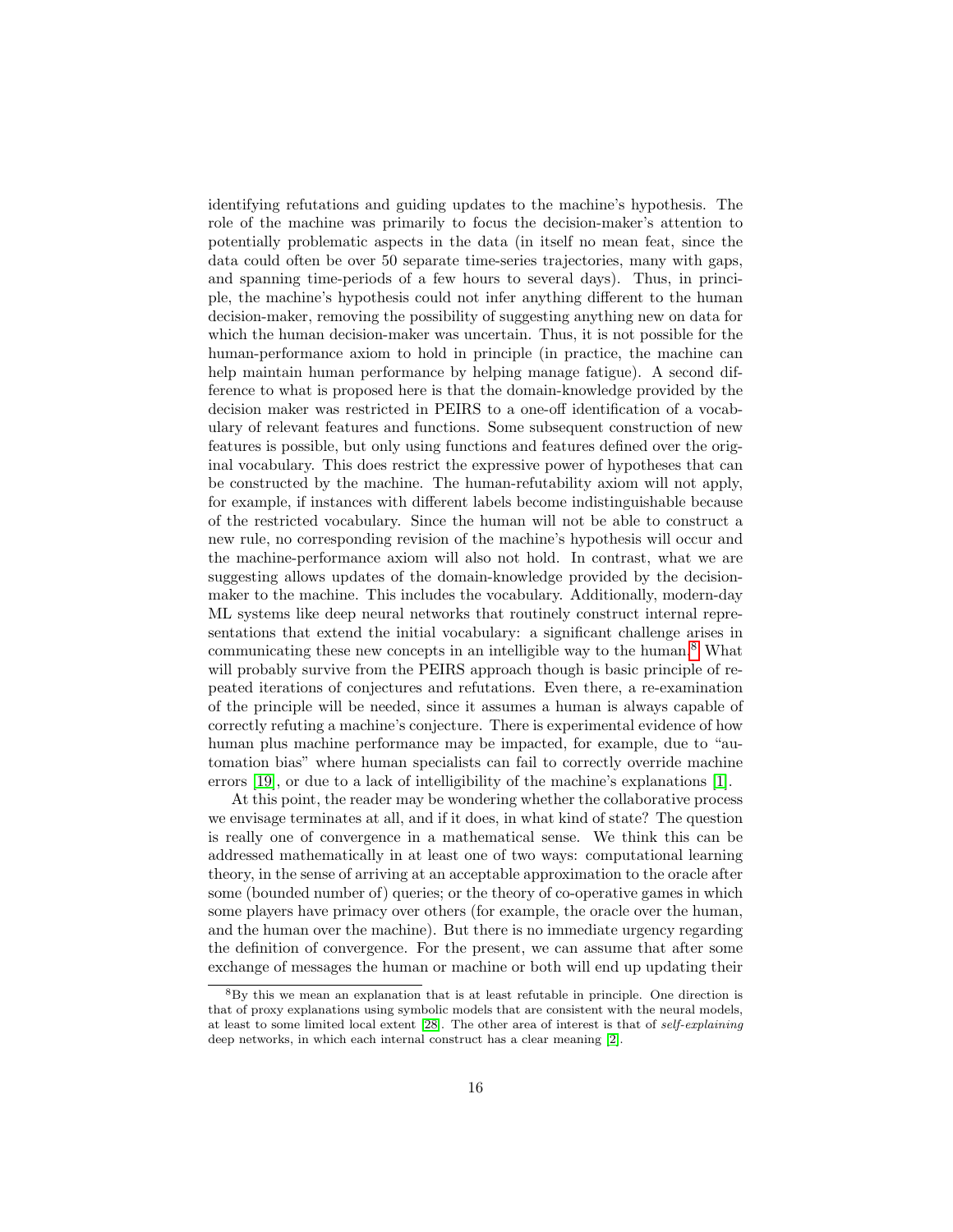domain-knowledge and corresponding hypothesis. We can therefore imagine the collaboration to be a described by sequence of hypotheses  $(H_0, H_1, \ldots, H_k, \ldots)$ for human and  $(M_0, M_1, \ldots, M_k, \ldots)$  for machine; such that, for each point  $i > 0$ , either  $M_i \neq M_{i-1}$  or  $H_i \neq H_{i-1}$ . More usefully, if we can ensure on each iteration  $i > 0$ , either one of the following occurs:

- Machine-revision. There is a transfer of domain-knowledge from the human– including refutations–which results in subsequent improvement in machineperformance; or
- Human-revision. There is a transfer of recommendations from the machine, at least one of whose explanations is not refuted, and which results in subsequent improvement in human-performance.

then we are assured that at least one of the intelligibility axioms holds on each iteration.

How much of what we have described so far be achieved now? At least within the world of symbolic ML, there is a long history of work that is explicitly concerned with human-machine interaction. This includes a very early recognition of the role of domain-knowledge in hypothesis construction [\[26\]](#page-21-5), Michie's characterisation of ultra-strong machine learning [\[21\]](#page-20-7), down to recent studies with human-subjects on identifying a "cognitive window" relating symbolic descriptions constructed by ML to human performance [\[1\]](#page-18-0). Implementations have similarly included mechanisms for generating examples and questions for a human [\[29\]](#page-21-6), refutation-driven revision of hypotheses [\[12,](#page-19-6) [24\]](#page-20-11) down to updates allowing a re-shaping of the hypothesis space, based on using and extending the domainknowledge provided [\[8\]](#page-19-9).

Despite this substantial body of work–now spanning over 4 decades–on aspects of human-to-machine and machine-to-human information sharing, there is in fact surprisingly little that has emerged in the form of a deployed tool that conducts a sustained human-machine collaboration (PEIRS being a notable exception, albeit with strict limitations on expressivity and ML capabilities). The actual use of symbolic ML has thus not exploited its ability to enable intelligible human-machine collaboration. But part-successes suggest that, with symbolic ML at least, such a collaboration is feasible with current technology.<sup>[9](#page-16-0)</sup> No doubt this will also extend to the use of newer forms of ML that combine neuraland symbolic-representations, which can draw on the work done in the purely symbolic realm (evidence of this already emerging in the design of explanationdriven collaborative decision-making systems for medical images [\[30\]](#page-21-7)). The extent to which purely neural approaches to ML can be developed for intelligible collaboration with humans remains an open question.

<span id="page-16-0"></span><sup>9</sup> It is unsurprising, given this apparent suitability of symbolic ML and our own involvement in the area, that the basic formalisation we provided earlier has strong logical overtones, based on an existing implementation of incremental learning designed for collaborative ML [\[32\]](#page-21-8). A recent example of collaborative use of an extended version of this tool is in [\[27\]](#page-21-9).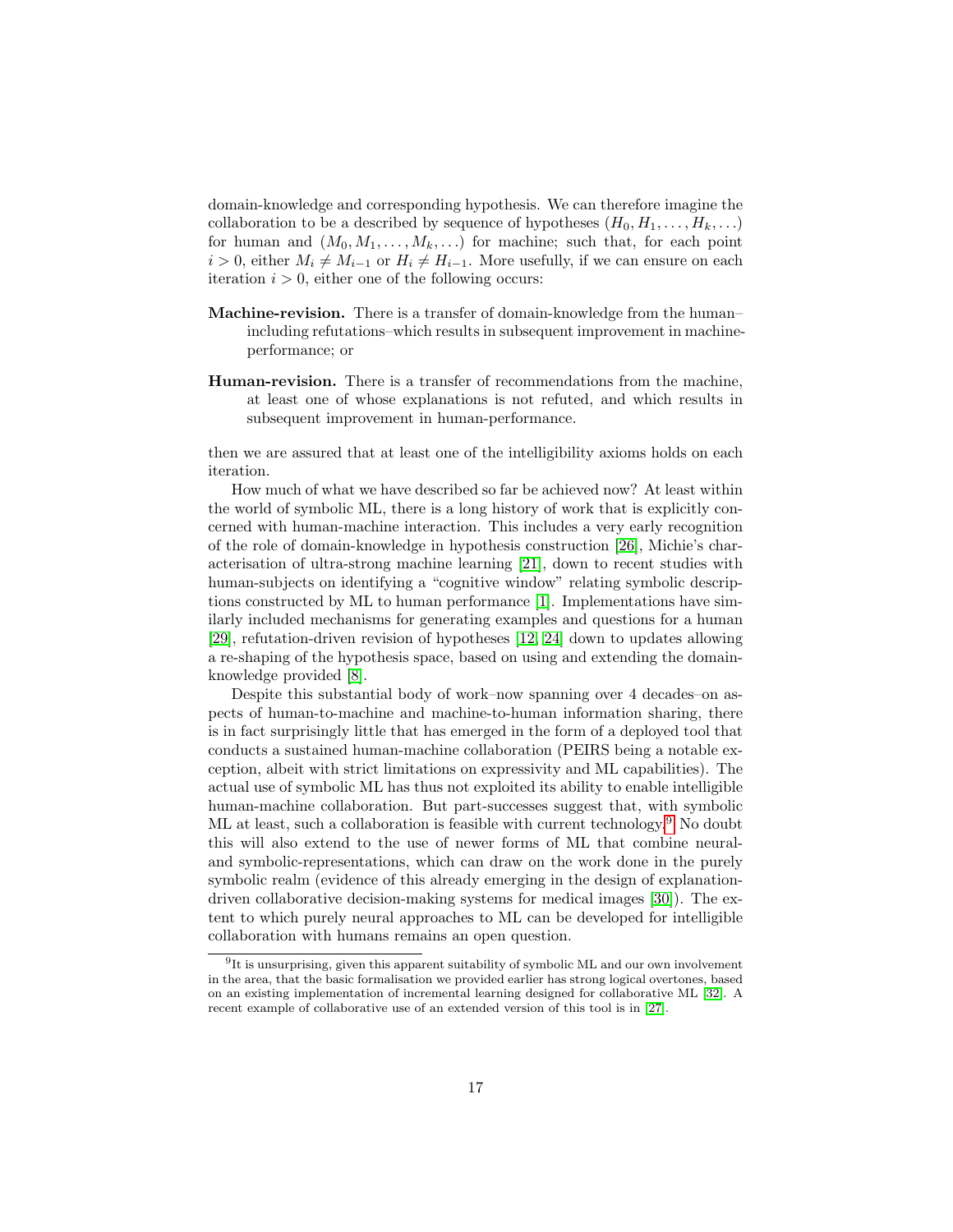## <span id="page-17-0"></span>4 Conclusion

In this paper we have sought to look beyond the current practice in Explainable Machine Learning. To adopt a popular ML adjective, most of the current focus is on "one-shot explainability". That is, the machine produces an explanation, without much regard to whom the explanation is for, and even less concern about what it should do if the explanation is thought to have a problem. The situation is somewhat akin to a car that shows you are travelling at 212,085 furlongs per fortnight, and then does nothing if you apply the brakes. Confidence in the car will naturally be dented.

It is our contention that designers of ML-based decision-support tools cannot afford this kind of solipsism. Instead, by design the tools must be concerned with mutual intelligibility. Properties that will assist 2-way intelligibility are:

- We would want the machine to have access to all information the human decision-maker thinks is relevant in a form that the machine can use; and
- We would want human and machine to provide explanations in a form that the other can inspect and evaluate critically, and for each to respond meaningfully to that evaluation.

Both properties are easier to state than to achieve. Let us consider each in turn. For the first, the human decision-maker may not have a clear idea of knowledge that is relevant for the machine. In practice, we have to live with what could be *potentially* relevant, but then we have another problem: how is this information to be communicated to the machine? McCarthy [\[20\]](#page-20-12) envisaged this would be done as statements in a formal language that would be directly manipulated by the machine. But this does not have to be necessarily the case. Instead, all that may be needed is for domain-knowledge to be translatable into a form that transforms some or all of the inputs of the ML system, for example: the data, utility function, structure or parameters in Fig. [1.](#page-4-0) However, in the short- to medium-term, we believe this will require the human decision-maker to have a working knowledge of the ML system, or to employ someone who does. In the longer term, neither of these options are practical, and decisionsupport tools will need mechanisms to receive information in natural language, and perform any manipulations to its inputs internally. Some progress is being made on processing information in a natural language (see for example, [\[34\]](#page-21-10)), but we are still far from being able to do this well. Assuming we have the humansupplied information in some machine-usable form, the machine may still need to ask the decision-maker questions to clarify any ambiguities or inconsistencies. To resolve these would undoubtedly need the machine to be able to generate its own data, and ask questions about them. How should it communicate these questions and receive answers? Again, in the long-run, natural human-computer interaction techniques [\[9\]](#page-19-10) seem inevitable.

In order for the human to evaluate critically the machine's advice, the advice will have to employ concepts that the decision-maker can recognise. In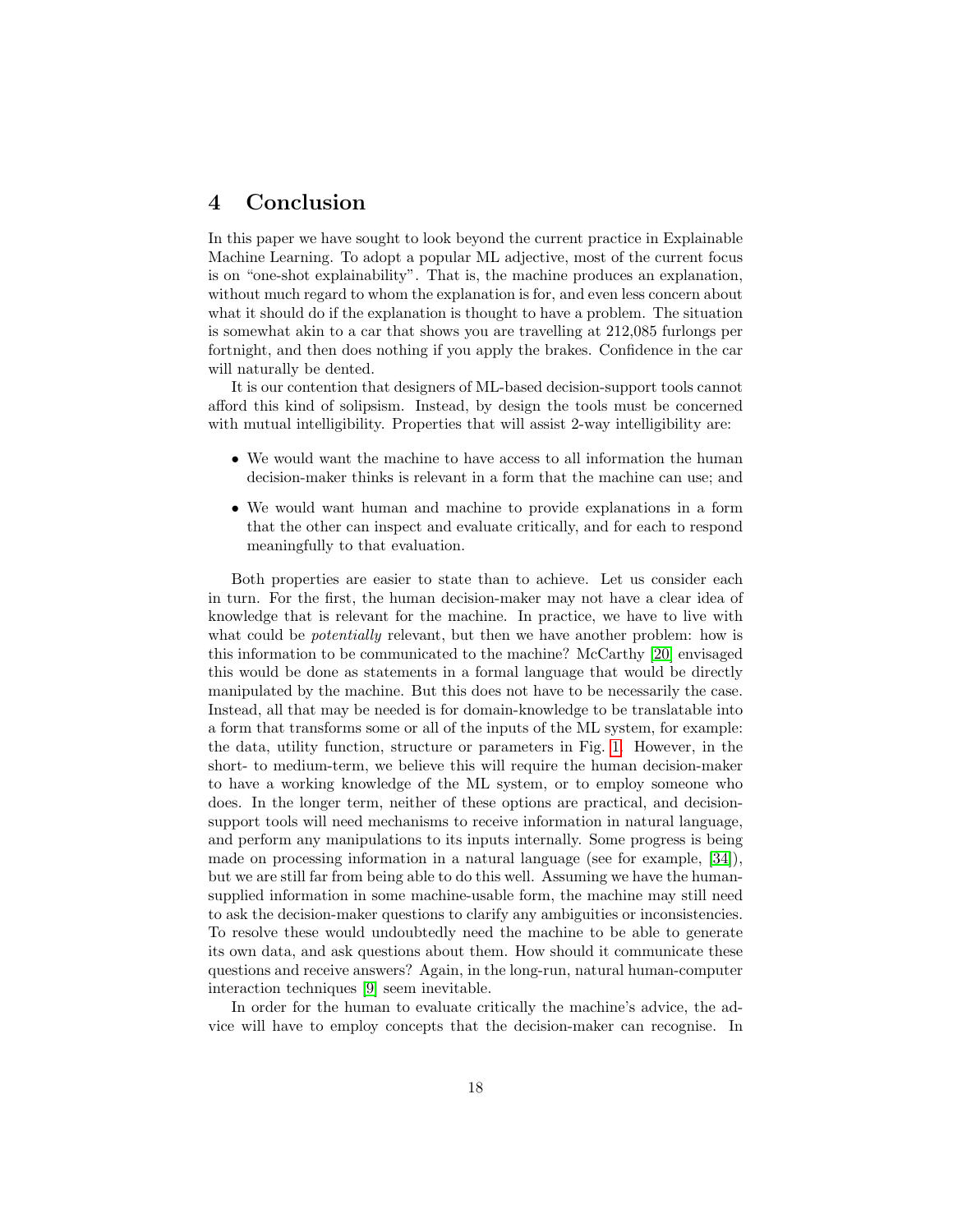the near-term, the machine can achieve this in one of two ways. First, the machine can elect to employ only those concepts that are already known to the decision-maker. The identification of Covid patients in the previous section is an example: the features extracted from chest X-rays were restricted to those identified by a radiologist. A second way is for the machine to show instantiations through some textual or visual means. For example, ML systems that attempted to discover chess concepts showed board positions exemplifying the concept. The chess-expert may then be able to map the machine-identified concept to some part of their chess vocabulary (such as "this is really about Kings in opposition"). In the long-term, as the problems, data and ML systems get more complex, it will not be possible to engineer an adequate set of features beforehand, and mapping to known concepts would not be immediate. We expect this will entail a kind of dialectical exchange of questions and answers between the human and the machine, as the human decision-maker attempts to understand the why the machine is proposing what it does. So intelligibility of the machine's explanation would be reached, but not without effort. Intelligibility of human explanations could prove even more difficult, especially if those explanations are in a natural language. This will may well require the machine to contain language models for approximating idealised forms of logical reasoning and contradiction detection, which can then form the basis of the machine's refutation.

But while the issues are challenging, the problem is not insoluble. We have shown examples from the literature where attempts at intelligibility have yielded significant benefits. As decisions and data get more complex, it is evident that if an ML-based decision-support tool is to be of on-going value to the decisionmaker, then we must design for both machine and human to learn from each other's recommendations. Our 3Rs for embarking on the design of 2-way intelligible decision-support with ML are therefore: Refute, Revise, Repeat.

Acknowledgements. AS is a Visiting Professor at Macquarie University, Sydney and a Visiting Professorial Fellow at UNSW, Sydney. He is also the Class of 1981 Chair Professor at BITS Pilani, Goa, the Head of the Anuradha and Prashant Palakurthi Centre for AI Research (APPCAIR) at BITS Pilani, and a Research Associate at TCS Research. Many of the results reported here are from collaborative work done by the authors with colleagues at several institutions. We would especially like to acknowledge the role played by: Tirtharaj Dash, Rishabh Khincha, Soundarya Khincha, Lovekesh Vig, Arijit Roy, Gautam Shroff, Paul Compton, Ross King and Stephen Muggleton. AS and MB owe a debt of gratitude to Donald Michie, who shaped much of their thinking on the views expressed in this paper.

## References

<span id="page-18-0"></span>[1] Lun Ai, Stephen H. Muggleton, C´eline Hocquette, Mark Gromowski, and Ute Schmid. Beneficial and harmful explanatory machine learning. Mach. Learn., 110(4):695–721, 2021.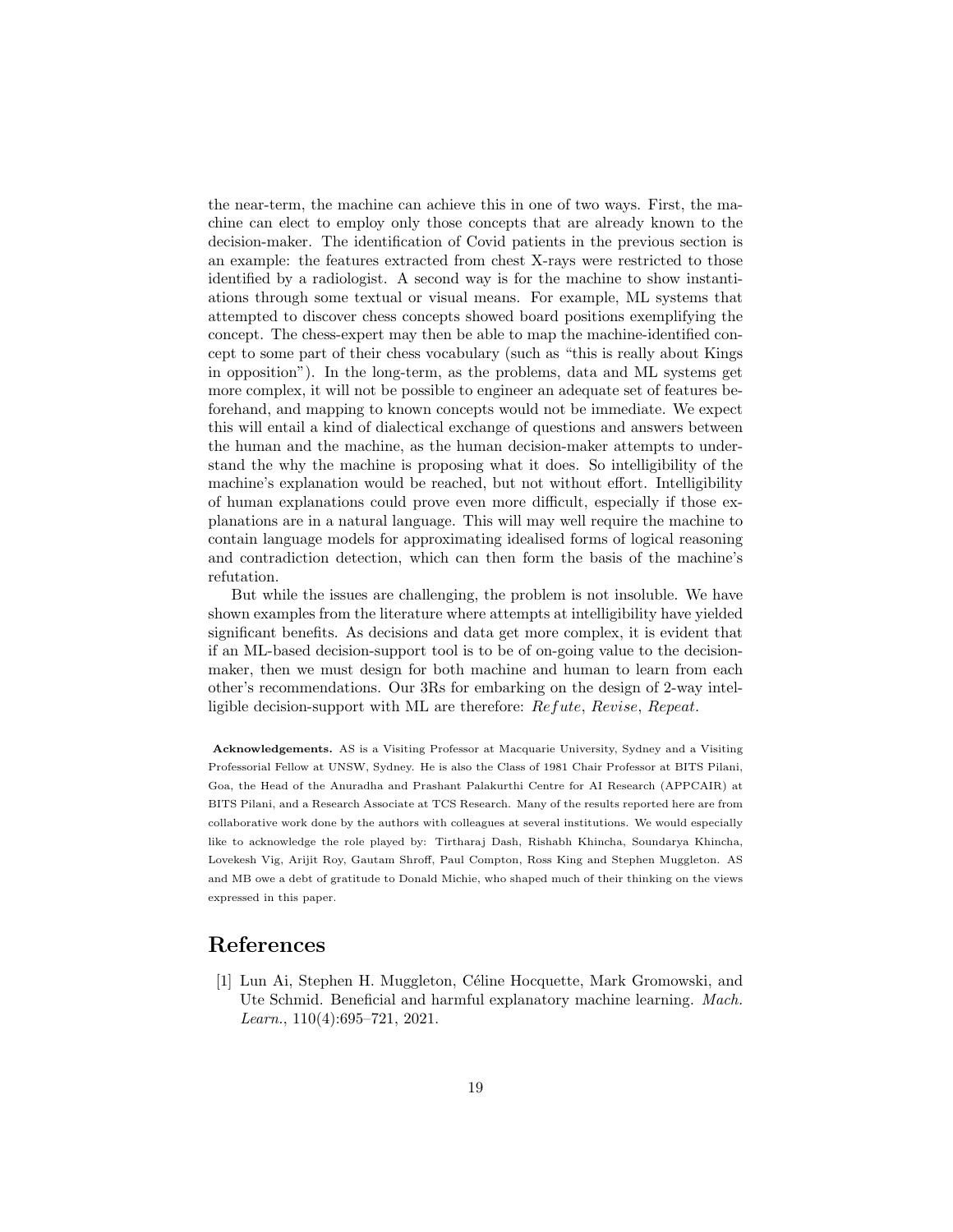- <span id="page-19-8"></span>[2] David Alvarez Melis and Tommi Jaakkola. Towards robust interpretability with self-explaining neural networks. Advances in neural information processing systems, 31, 2018.
- <span id="page-19-0"></span>[3] K. Amarasinghe, K.Rodolfa, H. Lamba, and R. Ghani. Explainable Machine Learning for Public Policy: Use Cases, Gaps, and Research Directions. arXiv preprint [arXiv:2010.14374](http://arxiv.org/abs/2010.14374), October 2020.
- <span id="page-19-3"></span>[4] Federico Cabitza, Andrea Campagner, and Edoardo Datteri. To Err is (only) Human. Reflections on How to Move from Accuracy to Trust for Medical AI. In Federica Ceci, Andrea Prencipe, and Paolo Spagnoletti, editors, Exploring Innovation in a Digital World, pages 36–49, Cham, 2021. Springer International Publishing.
- <span id="page-19-2"></span>[5] S. Chan and E. Siegel. Will machine learning end the viability of radiology as a thriving medical specialty? British Journal of Radiology, 91:20180416, 2019.
- <span id="page-19-1"></span>[6] E. Coiera. Mediated Agent Interaction. In AIME 2001: Proceedings of the 8th Conference on AI in Medicine in Europe, volume 2101 of LNAI, pages 1–15. Springer, 2001.
- <span id="page-19-7"></span>[7] P. Compton and B. Kang. Ripple-Down Rules: The Alternative to Machine Learning. CRC Press (Taylor and Francis), 2021.
- <span id="page-19-9"></span>[8] A. Cropper and R. Morel. Learning programs by learning from failures. Machine Learning, 110:801–856, 2021.
- <span id="page-19-10"></span>[9] G. D'Amico, A. Del Bimbo, F. Dini, L. Landucci, and N. Torpei. Natural Human-Computer Interaction. In L. Shao, C. Shan, J. Luo, and M. Etoh, editors, Multimedia Interaction and Intelligent User Interfaces. Springer, 2010.
- <span id="page-19-4"></span>[10] Tirtharaj Dash, Ashwin Srinivasan, and A. Baskar. Inclusion of domainknowledge into GNNs using mode-directed inverse entailment. Mach. Learn., 111(2):575–623, 2022.
- <span id="page-19-5"></span>[11] Tirtharaj Dash, Ashwin Srinivasan, Ramprasad S. Joshi, and A. Baskar. Discrete Stochastic Search and Its Application to Feature-Selection for Deep Relational Machines. In Igor V. Tetko, Vera Kurková, Pavel Karpov, and Fabian J. Theis, editors, Artificial Neural Networks and Machine Learning - ICANN 2019: Deep Learning - 28th International Conference on Artificial Neural Networks, Munich, Germany, September 17-19, 2019, Proceedings, Part II, volume 11728 of Lecture Notes in Computer Science, pages 29–45. Springer, 2019.
- <span id="page-19-6"></span>[12] G. Edwards, P. Compton, R. Malor, A. Srinivasan, and L. Lazarus. PEIRS: A pathologist-maintained expert system for the interpretation of chemical pathology reports. Pathology, 25(1):27–34, 1993.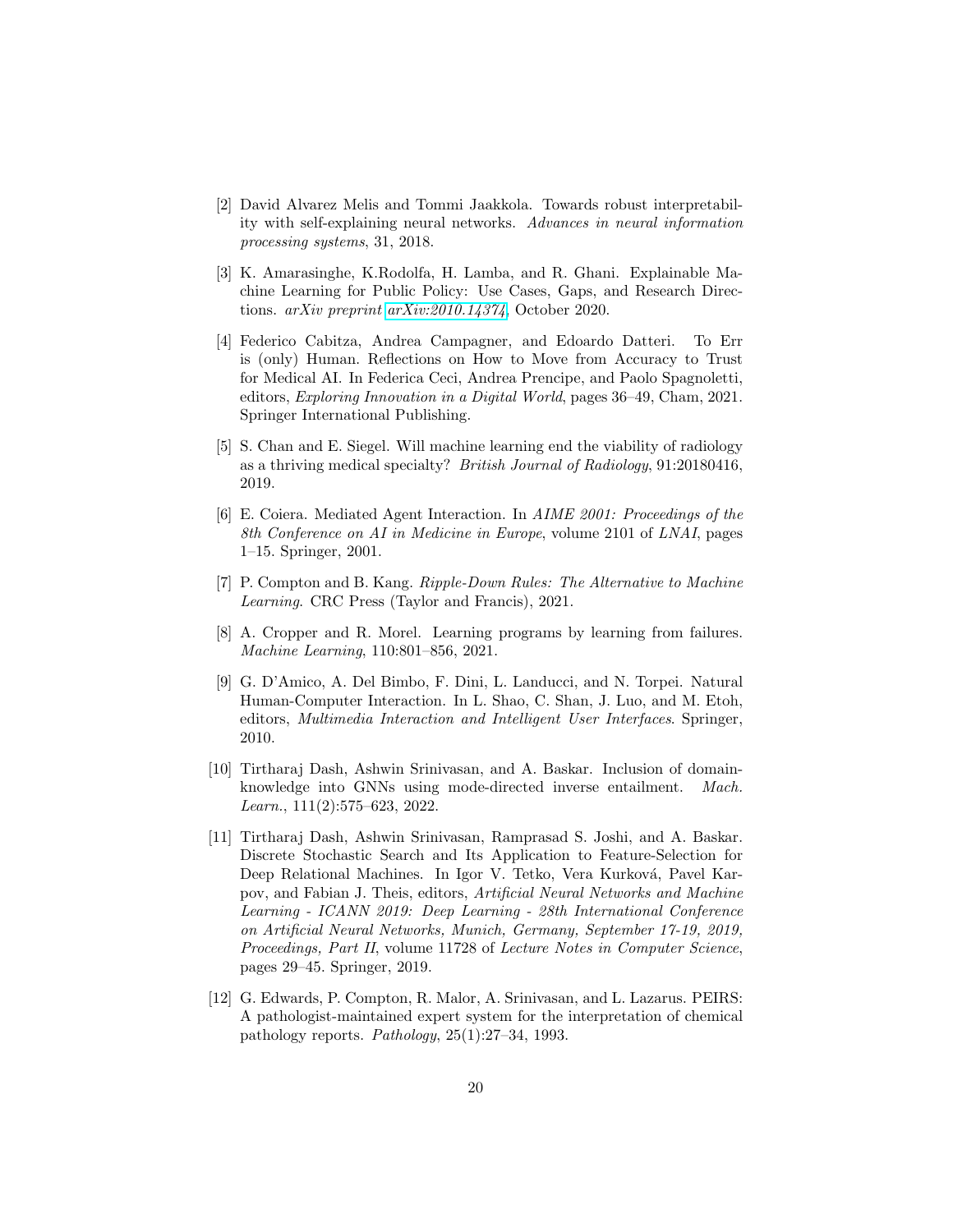- <span id="page-20-1"></span>[13] M. Ghassemi, L. Oakden-Rayner, and A. Beam. The false hope of current approaches to explainable artificial intelligence in health care. Lancet Digital Health, 3:e745–50, 2021.
- <span id="page-20-3"></span>[14] Varun Gulshan, Lily Peng, Marc Coram, Martin C. Stumpe, Derek Wu, Arunachalam Narayanaswamy, Subhashini Venugopalan, Kasumi Widner, Tom Madams, Jorge Cuadros, Ramasamy Kim, Rajiv Raman, Philip C. Nelson, Jessica L. Mega, and Dale R. Webster. Development and Validation of a Deep Learning Algorithm for Detection of Diabetic Retinopathy in Retinal Fundus Photographs. JAMA, 316(22):2402–2410, 12 2016.
- <span id="page-20-6"></span>[15] D. Hilton. Conversational Processes and Causal Explanation. Psychological Bulletin, 107(1):65–81, 1990.
- <span id="page-20-2"></span>[16] D. Hodgson. Guilty Mind or Guilty Brain? Criminal Responsibility in the Age of Neuroscience. Australian Law Journal, 74:661–680, 2000.
- <span id="page-20-9"></span>[17] Rishab Khincha, Soundarya Krishnan, Tirtharaj Dash, Lovekesh Vig, and Ashwin Srinivasan. Constructing and evaluating an explainable model for covid-19 diagnosis from chest x-rays, 2020.
- <span id="page-20-0"></span>[18] U. Köster, T. Webb, X. Wang, M. Nassar, A. Bansal, W. Constable, O. Elibol, S. Gray, S. Hall, L. Hornof, and A. Khosrowshahi. Flexpoint: An adaptive numerical format for efficient training of deep neural networks. In Advances in Neural Information Processing Systems, 2017.
- <span id="page-20-10"></span>[19] D. Lyell, F. Magrabi, M. Z. Raban, L.G. Pont, M. T. Baysari, R. O. Day, and E. Coiera. Automation bias in electronic prescribing. BMC Medical Informatics and Decision Making, 17(28), 2017.
- <span id="page-20-12"></span>[20] J. McCarthy. Programs with common sense. In Symposium on Mechanization of Thought Processes, Teddington, England, 1959. National Physical Laboratory.
- <span id="page-20-7"></span>[21] D. Michie. Machine learning in the next five years. In Proceedings of the Third European Working Session on Learning, pages 107–122. Pitman, 1988.
- <span id="page-20-8"></span>[22] D. Michie and R. Johnston. The Creative Computer. Viking, Harmondsworth, 1984.
- <span id="page-20-5"></span>[23] T. Miller. Explanation in artificial intelligence: Insights from the social sciences. Artificial Intelligence, 267:1–38, 2019.
- <span id="page-20-11"></span>[24] R. Morel and A. Cropper. Learning Logic Programs by Explaining Failures. arXiv preprint [arXiv:2102.12551](http://arxiv.org/abs/2102.12551), February 2021.
- <span id="page-20-4"></span>[25] S. Muggleton, A. Srinivasan, and M. Bain. Compression, Significance and Accuracy. In D. Sleeman and P. Edwards, editors, ML-92: Proc. of the Ninth Intl. Workshop on Machine Learning, pages 338–347, San Mateo, CA, 1992. Morgan Kaufmann.